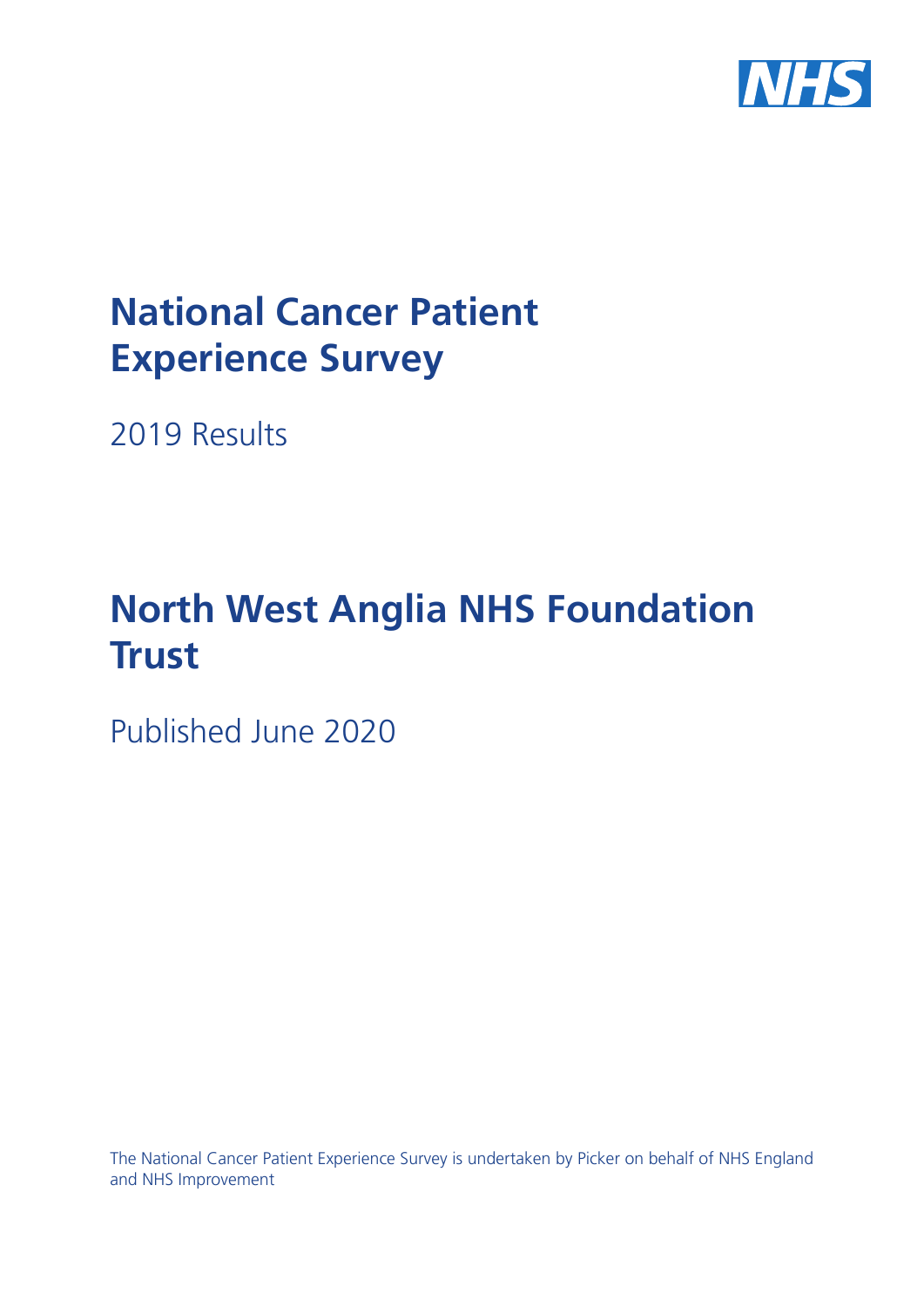### **Executive Summary** Case Mix Adjusted scores

### **Cancer Dashboard Questions**

The following seven questions are included in phase 1 of the Cancer Dashboard developed by Public Health England and NHS England:

Q61. Patient's average rating of care scored from very poor to very good



### **Questions Outside Expected Range**

|                                                                                                                        |            | Case Mix Adjusted Scores   |                            |                   |
|------------------------------------------------------------------------------------------------------------------------|------------|----------------------------|----------------------------|-------------------|
|                                                                                                                        | 2019 Score | Lower<br>Expected<br>Range | Upper<br>Expected<br>Range | National<br>Score |
| Q14. Patient felt that treatment options were completely explained                                                     | 87%        | 80%                        | 87%                        | 83%               |
| Q15. Patient felt possible side effects were definitely explained in an understandable way                             | 77%        | 69%                        | 76%                        | 73%               |
| Q17. Patient definitely told about side effects that could affect them in the future                                   | 62%        | 52%                        | 61%                        | 57%               |
| Q21. Patient got understandable answers to important questions all or most of the time                                 | 91%        | 84%                        | 91%                        | 87%               |
| Q22. Hospital staff gave information about support or self-help groups for people with<br>cancer                       | 92%        | 85%                        | 91%                        | 88%               |
| Q23. Hospital staff discussed or gave information about the impact cancer could have on<br>day to day activities       | 88%        | 80%                        | 88%                        | 84%               |
| Q24. Hospital staff gave information on getting financial help or possible benefits                                    | 74%        | 56%                        | 69%                        | 63%               |
| Q25. Hospital staff told patient they could get free prescriptions                                                     | 88%        | 77%                        | 87%                        | 82%               |
| Q36. Patient always given enough privacy when discussing condition or treatment                                        | 90%        | 80%                        | 89%                        | 85%               |
| Q39. Patient always felt they were treated with respect and dignity while in hospital                                  | 93%        | 84%                        | 92%                        | 88%               |
| [Q43] Patient definitely found hospital staff to discuss worries or fears during their outpatient<br>or day case visit | 75%        | 66%                        | 75%                        | 71%               |
| Q47. Patient completely given understandable information about whether radiotherapy was<br>working                     | 70%        | 52%                        | 68%                        | 60%               |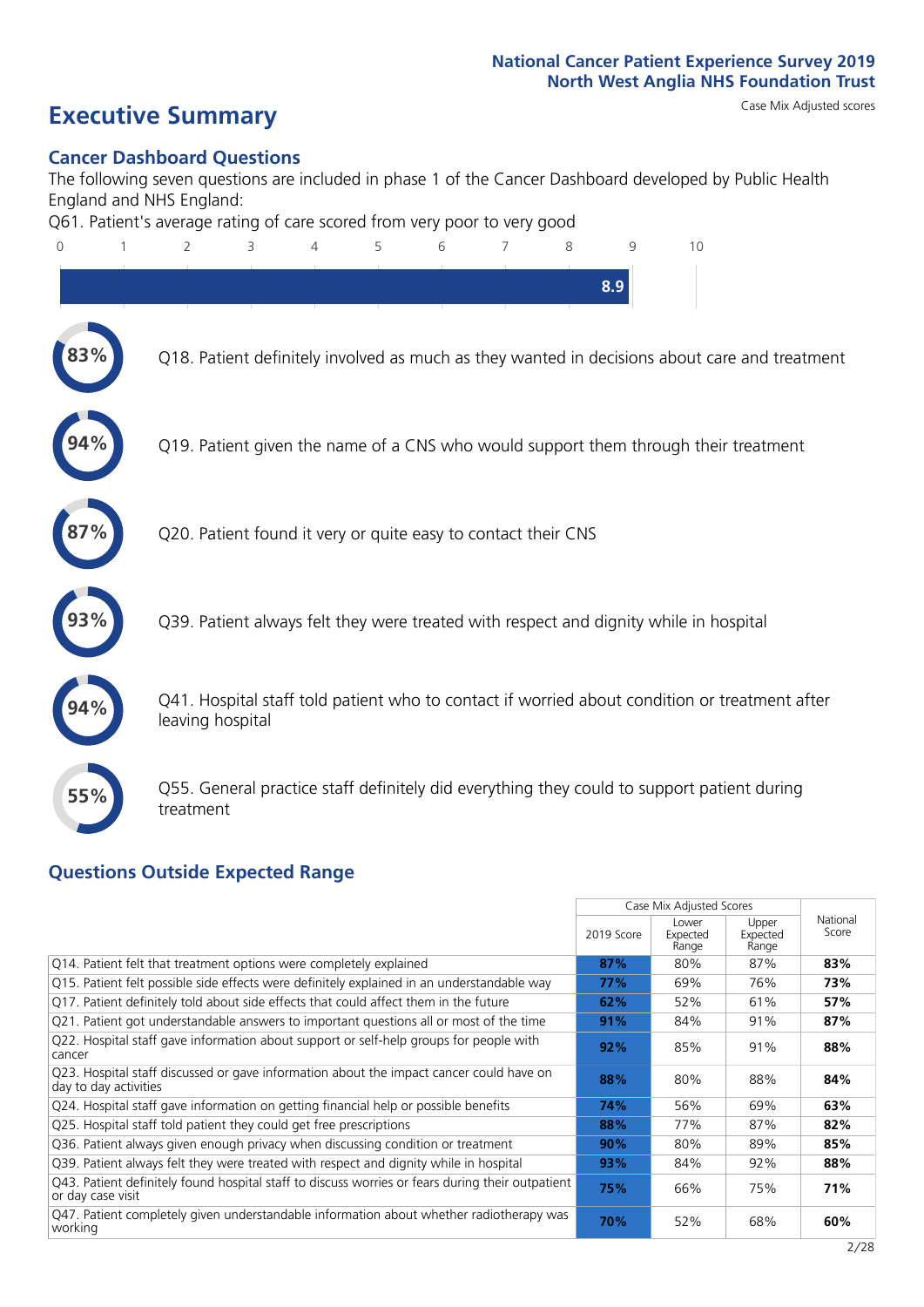|                                                                                                                    |            | Case Mix Adjusted Scores   |                            |                   |
|--------------------------------------------------------------------------------------------------------------------|------------|----------------------------|----------------------------|-------------------|
|                                                                                                                    | 2019 Score | Lower<br>Expected<br>Range | Upper<br>Expected<br>Range | National<br>Score |
| Q50. Patient given enough information about whether chemotherapy was working in a<br>completely understandable way | 74%        | 62%                        | 73%                        | 68%               |
| Q51. Hospital staff definitely gave family or someone close all the information needed to<br>help care at home     | 65%        | 55%                        | 64%                        | 60%               |
| Q53. Patient definitely given enough support from health or social services after treatment                        | 54%        | 37%                        | 53%                        | 45%               |
| Q57. Patient given a care plan                                                                                     | 42%        | 33%                        | 42%                        | 38%               |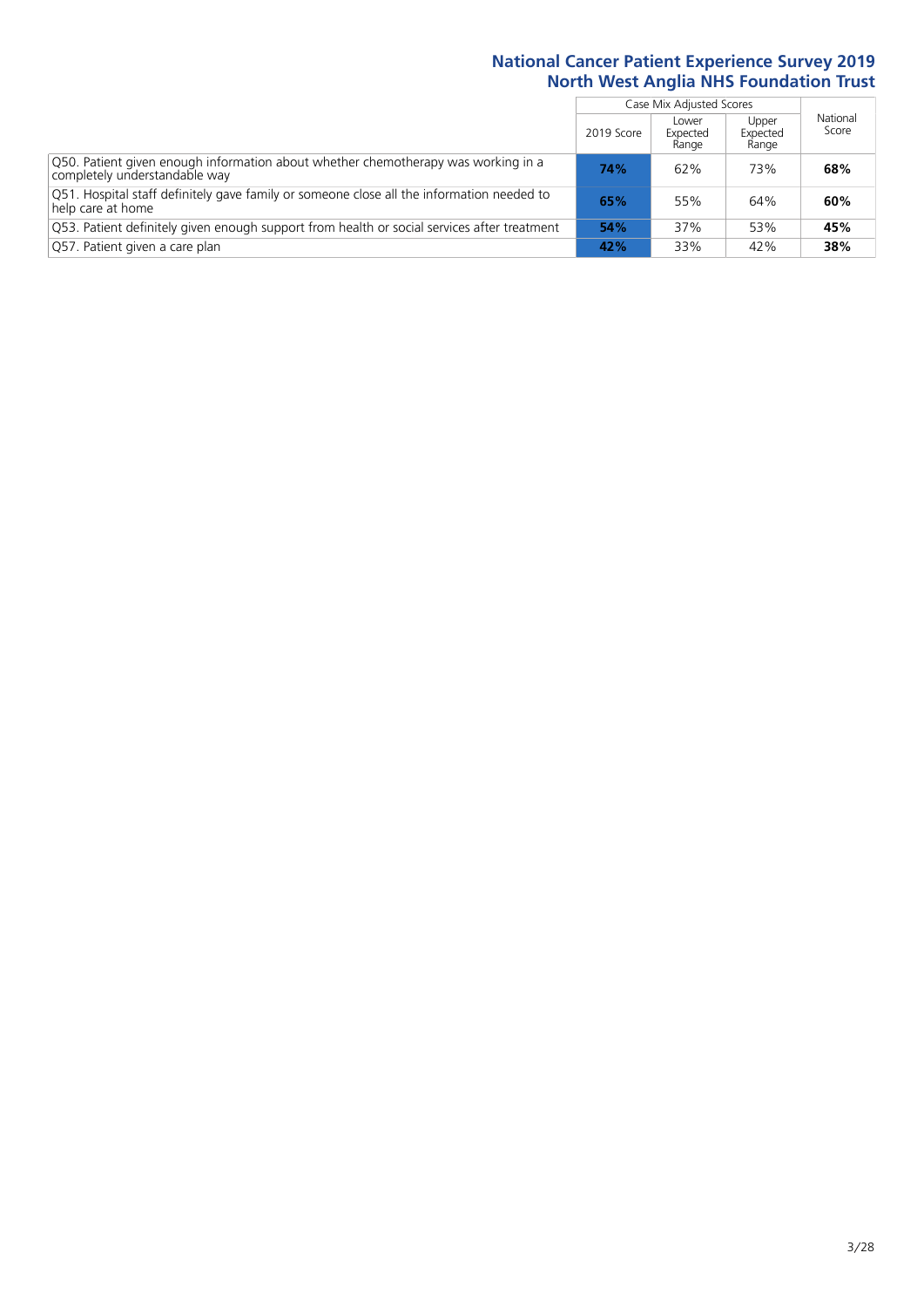### **Introduction**

The National Cancer Patient Experience Survey 2019 is the ninth iteration of the survey first undertaken in 2010. It has been designed to monitor national progress on cancer care; to provide information to drive local quality improvements; to assist commissioners and providers of cancer care; and to inform the work of the various charities and stakeholder groups supporting cancer patients.

The survey was overseen by a national Cancer Patient Experience Advisory Group. This Advisory Group set the principles and objectives of the survey programme and guided questionnaire development. The survey was commissioned and managed by NHS England. The survey provider, Picker, is responsible for designing, running and analysing the survey.

The 2019 survey involved 143 NHS Trusts. Out of 111,366 people, 67,858 people responded to the survey, yielding a response rate of 61%.

### **Methodology**

### **Eligibility, eldwork and survey methods**

The sample for the survey included all adult (aged 16 and over) NHS patients, with a confirmed primary diagnosis of cancer, discharged from an NHS Trust after an inpatient episode or day case attendance for cancer related treatment in the months of April, May and June 2019. The fieldwork for the survey was undertaken between December 2019 and March 2020.

As in the previous four years, the survey used a mixed mode methodology. Questionnaires were sent by post, with two reminders where necessary, but also included an option to complete the questionnaire online. A Freephone helpline and email was available for respondents to opt out, ask questions about the survey, enable them to complete their questionnaire over the phone and provide access to a translation and interpreting facility for those whose first language was not English.

### **Case-mix adjustment**

Both unadjusted and adjusted scores are presented in this report. Case-mix adjusted scores allows us to account for the impact that differing patient populations might have on results. By using the case-mix adjusted estimates we can obtain a greater understanding of how a Trust is performing given their patient population. The factors taken into account in this case-mix adjustment are gender, age, ethnic group, deprivation, and tumour group.

### **Scoring methodology**

Fifty-two questions from the questionnaire are scored as these questions relate directly to patient experience. For all but one question (Q61), scores are presented as the percentage of positive responses out of all scored responses. For Q61, respondents rate their overall care on a scale of 0 to 10, of which the average was calculated for this question's presented score. The percentages in this report have been rounded to the nearest percentage point. Therefore, in some cases the figures do not appear to add up to 100%.

### **Statistical significance**

In the reporting of 2019 results, appropriate statistical tests have been undertaken to identify unadjusted scores for which the change over time is 'statistically significant'. Thirty-seven scored questions in 2019 have been compared with those of 2018 and a statistically significant change between the two years has been reported where identified.

For the scored questions that are comparable beyond 2018, statistically significant change over the five years has also been reported where identified. A statistically significant difference means that the change in the result is very unlikely to have occurred by sampling variation.

### **Suppression**

### **Question-level suppression**

For scores where the base size per question is  $<$ 21, the score will be suppressed and replaced with an asterisk (\*). The base size will include neutral response options.

### **Double suppression**

If any group within a particular sub-group breakdown (such as the tumour group breakdown) has <21 responses, then the figure for this particular group is suppressed and replaced with an asterisk (\*). If there is only one group within the sub-group breakdown that has <21 respondents, and is therefore suppressed, the group with the next lowest number of respondents is also supressed and replaced with an asterisk (\*) (regardless if it is greater than or less than 21).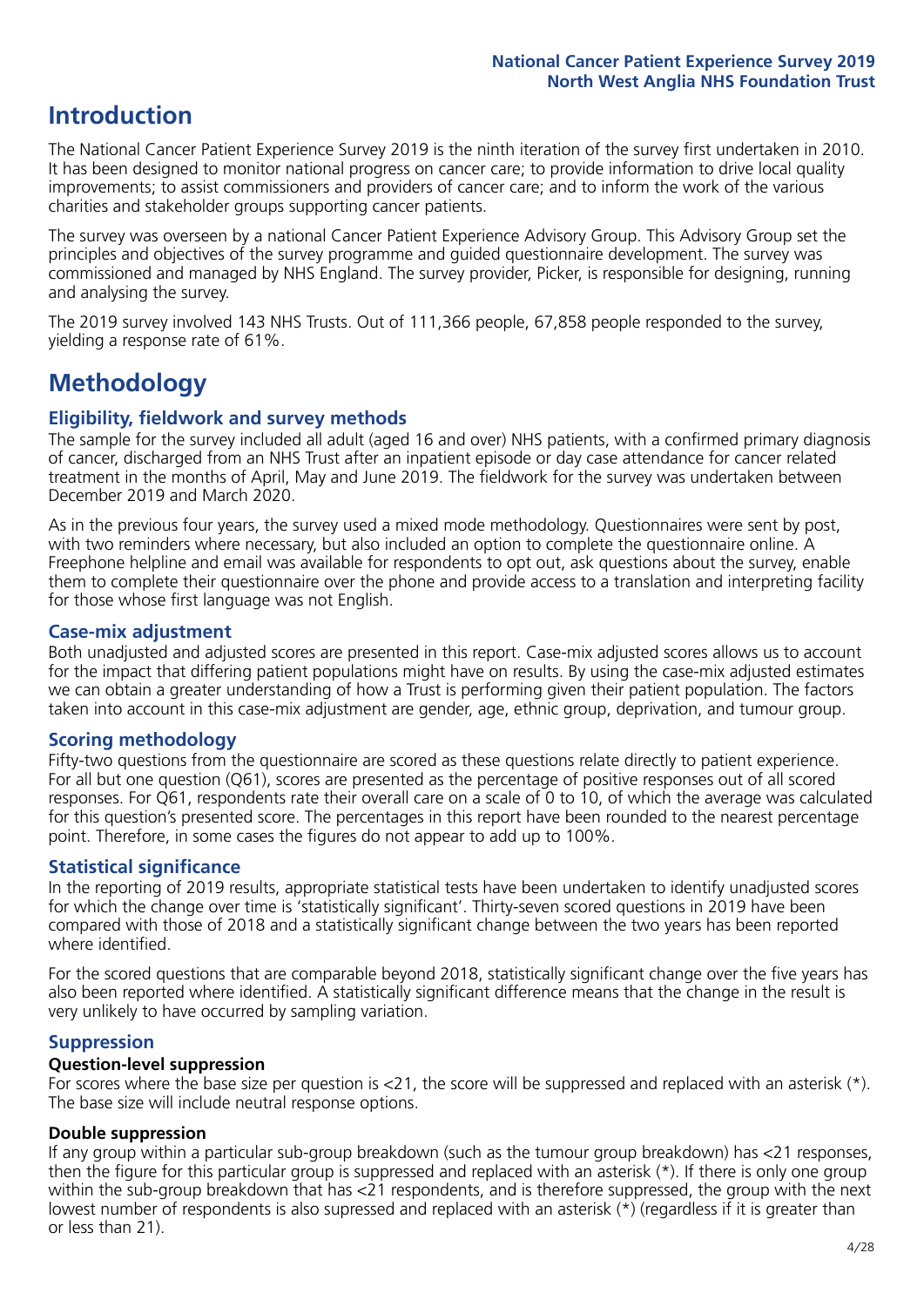### **Understanding the results**

This report shows how this Trust scored for each question in the survey, compared with national results and previous year's results. It is aimed at helping individual Trusts to understand their performance and identify areas for local improvement. Below is a description of the type of results presented within this report and how to understand them.

### **Expected range charts**

The expected range charts in this report show a bar with the lowest and highest score received for each question nationally. Within this bar, an expected range is given (in grey) and a black diamond represents the actual score for this Trust.

Trusts whose score is above the upper limit of the expected range (in the dark blue) are positive outliers, with a score statistically significantly higher than the national mean. This indicates that the Trust performs better than what Trusts of the same size and demographics are expected to perform. The opposite is true if the score is below the lower limit of the expected range (in the light blue); these are negative outliers. For scores within the expected range (in the grey), the score is what we would expect given the Trust's size and demographics.

### **Comparability tables**

The comparability tables show the 2018 and 2019 unadjusted scores for this Trust for each scored question. If there is a significant change from 2018 and 2019 or overall from 2015 to 2019, an arrow will be presented for the direction of change. The adjusted 2019 score will also be presented for each scored question along with the lower and upper expected range and national score. Scores above the upper limit of the expected range will be highlighted dark blue, scores below the lower limit of the expected range will be highlighted light blue, and scores within the lower and upper limit of the expected ranges will be highlighted grey.

### **Tumour type tables**

The tumour type tables show the unadjusted scores for each scored question for each of the 13 tumour groups. The national score for that tumour group is also shown. Unadjusted scores for the same tumour type across different Trusts may not be comparable, as they do not account for the impact that differing patient populations might have on results. Central nervous system is abbreviated as 'CNS' and lower gastrointestinal tract is abbreviated as 'LGT' throughout this report.

### **Year on year charts**

The year on year charts show five columns representing the unadjusted scores of the last five years (2015, 2016, 2017, 2018 and 2019) for each scored question.

#### **Notes on specific questions**

Following the development phase of the 2019 survey, several changes were made to the questionnaire. Six scored questions were amended (Q5, Q18, Q30, Q35, Q56 and Q60) and one non-scored question (Q29) was amended that impacted the comparability of questions Q30 to Q41. Of all questions changed or impacted by change, only Q60 is presented with historical comparisons; though the results should be interpreted with caution.

### **Unadjusted data and case-mix adjusted data**

Unadjusted data should be used to see the actual responses from patients relating to the Trust. Case-mix adjusted data, together with expected ranges, should be used to understand whether the results are significantly higher or lower than national results taking account of the patient mix.

### **Further information**

This research was carried out in accordance with the international standard for organisations conducting social research (accreditation to ISO20252:2012; certificate number GB08/74322). The 2019 survey data has been produced and published in line with the Code of Practice for Official Statistics.

For more information on the methodology, please see the Technical Document. It can be viewed along with the 2019 questionnaire and survey quidance on the website at [www.ncpes.co.uk](https://www.ncpes.co.uk/supporting-documents). For all other outputs at National, Trust, CCG and Cancer Alliance level, please see the PDF reports, Excel tables and dashboards at [www.ncpes.co.uk.](https://www.ncpes.co.uk/current-results)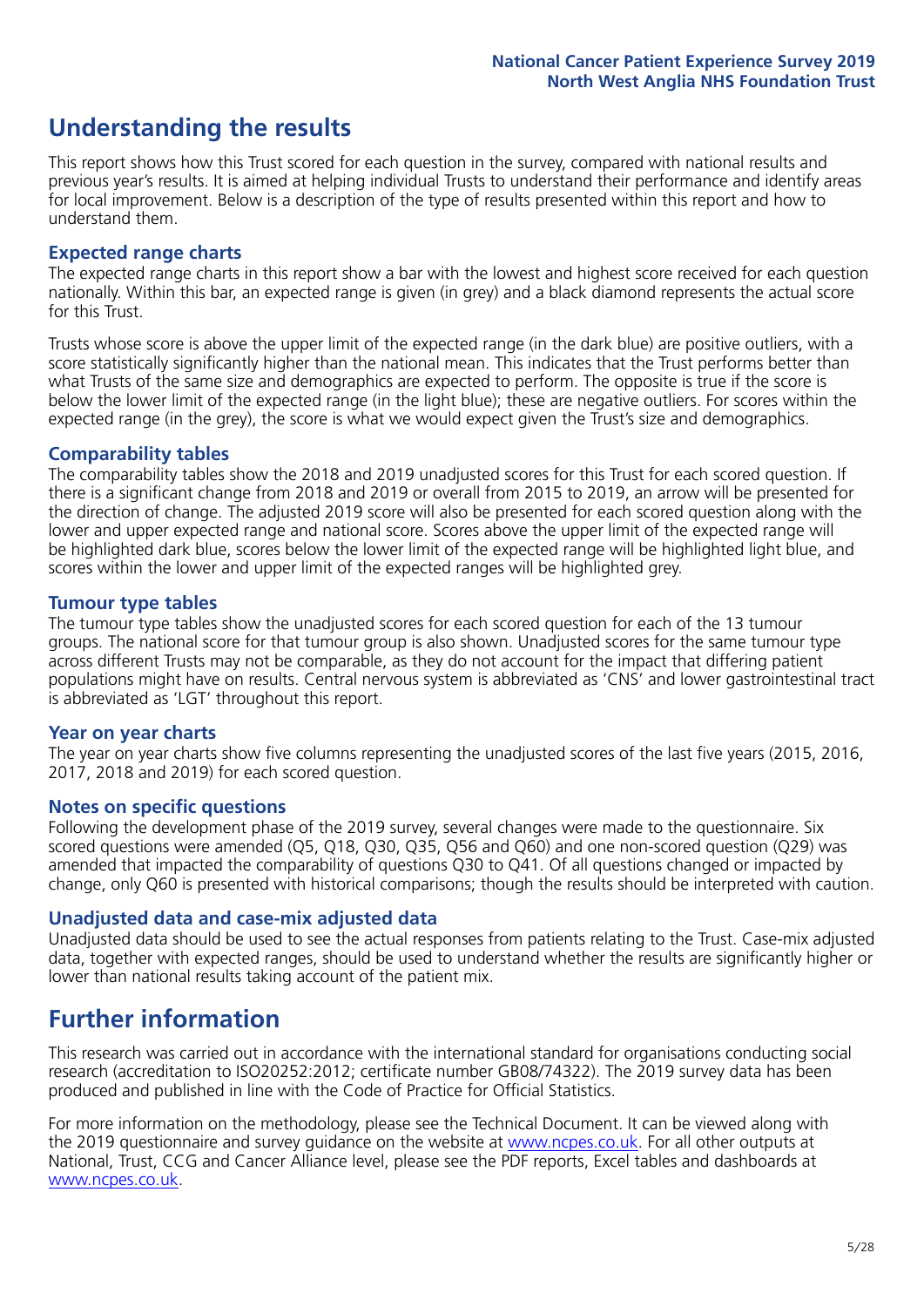### **Response Rate**

### **Overall Response Rate**

588 patients responded out of a total of 946 patients, resulting in a response rate of 62%.

|              | Sample Size | Adjusted<br>Sample | Completed | Response Rate |
|--------------|-------------|--------------------|-----------|---------------|
| <b>Trust</b> | 1.005       | 946                | 588       | 62%           |
| National     | 119.855     | 111,366            | 67.858    | 61%           |

### **Respondents by Survey Type**

|                            | Number of<br>Respondents |
|----------------------------|--------------------------|
| Online                     | 62                       |
| Paper                      | 526                      |
| Phone                      | O                        |
| <b>Translation Service</b> |                          |

### **Respondents by Tumour Group**

|                      | Number of<br>Respondents |
|----------------------|--------------------------|
| Brain / CNS          | ∩                        |
| <b>Breast</b>        | 110                      |
| Colorectal / LGT     | 87                       |
| Gynaecological       | 20                       |
| Haematological       | 71                       |
| <b>Head and Neck</b> | 11                       |
| Lung                 | 26                       |
| Prostate             | 78                       |
| Sarcoma              | 5                        |
| Skin                 | 5                        |
| Upper Gastro         | 24                       |
| Urological           | 92                       |
| Other                | 59                       |

### **Respondents by Age and Gender**

Respondents year of birth has been used to determine age. This information has been amalgamated into 8 age bands. The age and gender distribution for the Trust was as follows:

|        | Age 16-24 | Age 25-34 | Age 35-44 | Age 45-54 | Age 55-64 | Age 65-74 | Age 75-84 | Age 85+ | Total |
|--------|-----------|-----------|-----------|-----------|-----------|-----------|-----------|---------|-------|
| Male   |           |           |           |           | 60        | 111       | 103       | 23      | 317   |
| Female |           |           | 13        | 45        | 59        | 88        | 53        |         | 271   |
| Total  |           |           | 15        | 62        | 119       | 199       | 156       | 34      | 588   |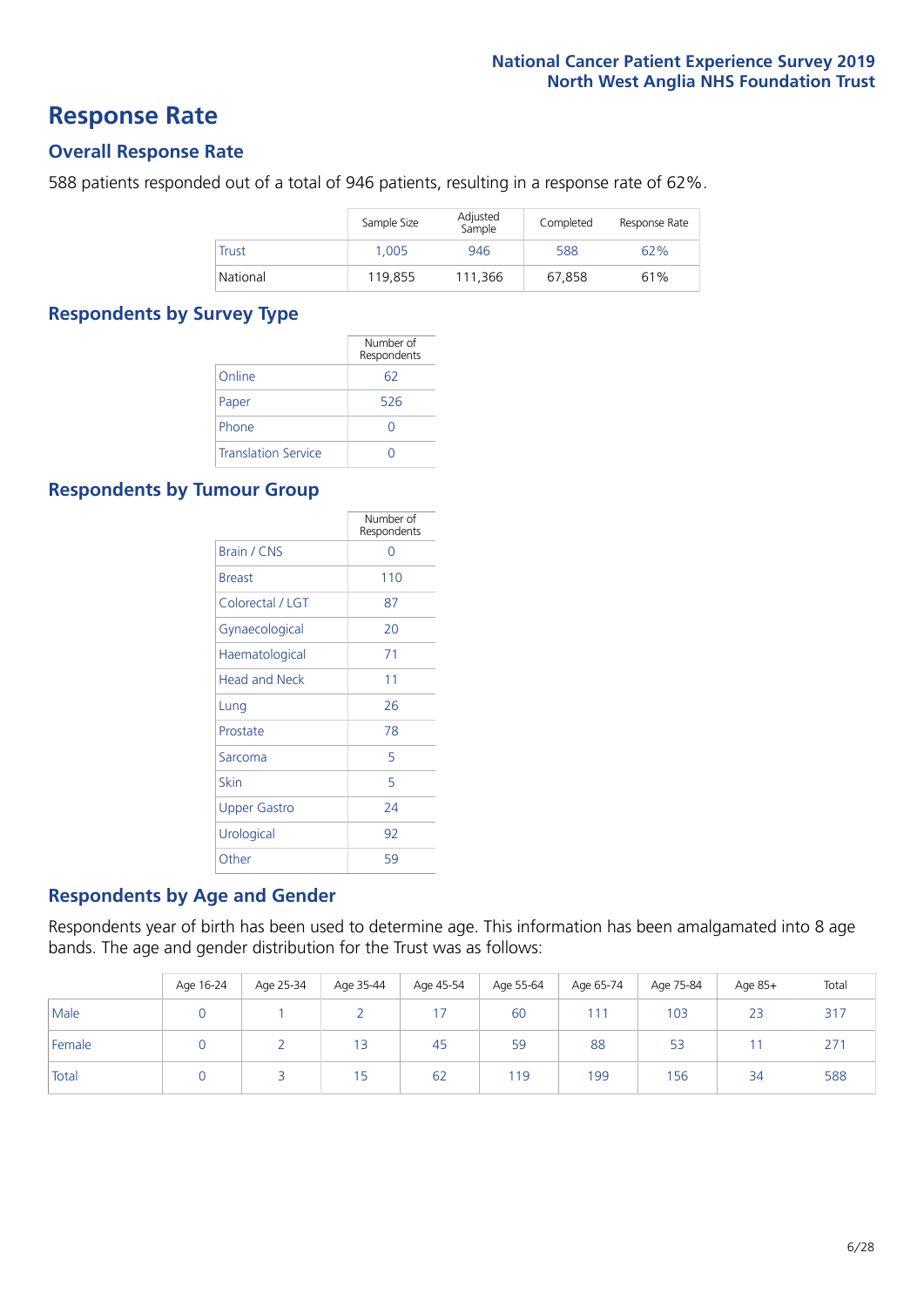# **Expected Range Charts**

| Lower Expected Range<br>Average                                                                                                                                                                                                                                                                                                                                                                                                                                                                                             | Upper Expected Range<br>Case Mix Adjusted Score |     |     |     |     |     |            |            |                   |                   |          |
|-----------------------------------------------------------------------------------------------------------------------------------------------------------------------------------------------------------------------------------------------------------------------------------------------------------------------------------------------------------------------------------------------------------------------------------------------------------------------------------------------------------------------------|-------------------------------------------------|-----|-----|-----|-----|-----|------------|------------|-------------------|-------------------|----------|
| <b>SEEING YOUR GP</b><br>Q1. Saw GP once or twice before being told they needed to go to<br>hospital<br>Q2. Patient thought they were seen as soon as necessary                                                                                                                                                                                                                                                                                                                                                             | 0%                                              | 10% | 20% | 30% | 40% | 50% | 60%        | 70% 80%    | 76%<br>83%        | 90% 100%          |          |
| <b>DIAGNOSTIC TESTS</b><br>Q5. Received all the information needed about the test<br>Q6. The length of time waiting for the test to be done was about<br>right<br>Q7. Test results explained in completely understandable way                                                                                                                                                                                                                                                                                               | 0%                                              | 10% | 20% | 30% | 40% | 50% | 60%        | 70%        | 80%<br>80%        | 94%<br>86%        | 90% 100% |
| <b>FINDING OUT WHAT WAS WRONG WITH YOU</b><br>Q10. Patient told they could bring a family member or friend when<br>first told they had cancer<br>Q11. Patient felt they were told sensitively that they had cancer<br>Q12. Patient completely understood the explanation of what was<br>wrong<br>Q13. Patient given easy to understand written information about<br>the type of cancer they had                                                                                                                             | 0%                                              | 10% | 20% | 30% | 40% | 50% | 60%        | 70%<br>73% | 80%<br>79%<br>77% | 86%               | 90% 100% |
| <b>DECIDING THE BEST TREATMENT FOR YOU</b><br>Q14. Patient felt that treatment options were completely explained<br>Q15. Patient felt possible side effects were definitely explained in<br>an understandable way<br>Q16. Patient definitely given practical advice and support in dealing<br>with side effects of treatment<br>Q17. Patient definitely told about side effects that could affect<br>them in the future<br>Q18. Patient definitely involved as much as they wanted in<br>decisions about care and treatment | 0%                                              | 10% | 20% | 30% | 40% | 50% | 60%<br>62% | 70%<br>70% | 80%<br>77%<br>83% | 90% 100%<br>87%   |          |
| <b>CLINICAL NURSE SPECIALIST (CNS)</b><br>Q19. Patient given the name of a CNS who would support them<br>through their treatment<br>Q20. Patient found it very or quite easy to contact their CNS<br>Q21. Patient got understandable answers to important questions<br>all or most of the time                                                                                                                                                                                                                              | 0%                                              | 10% | 20% | 30% | 40% | 50% | 60%        | 70%        | 80%               | 94%<br>87%<br>91% | 90% 100% |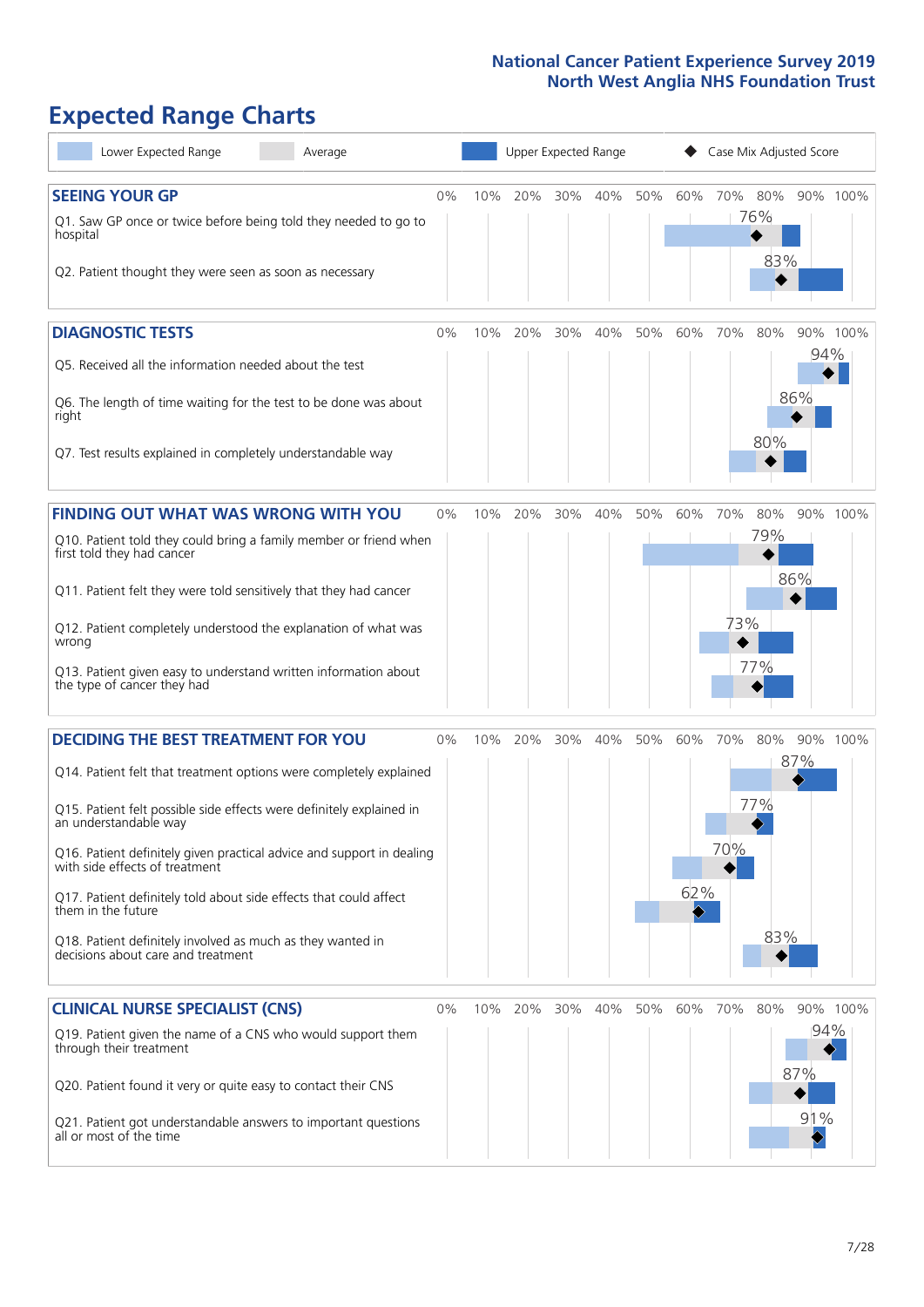## **Expected Range Charts**

| Lower Expected Range<br>Average                                                                                                                                                                                                                                                                                                                                                                                               | Upper Expected Range |     |     |     |         |     | Case Mix Adjusted Score |                 |            |                               |     |
|-------------------------------------------------------------------------------------------------------------------------------------------------------------------------------------------------------------------------------------------------------------------------------------------------------------------------------------------------------------------------------------------------------------------------------|----------------------|-----|-----|-----|---------|-----|-------------------------|-----------------|------------|-------------------------------|-----|
| <b>SUPPORT FOR PEOPLE WITH CANCER</b><br>Q22. Hospital staff gave information about support or self-help<br>groups for people with cancer<br>Q23. Hospital staff discussed or gave information about the impact<br>cancer could have on day to day activities<br>Q24. Hospital staff gave information on getting financial help or<br>possible benefits<br>Q25. Hospital staff told patient they could get free prescriptions | $0\%$                | 10% | 20% |     | 30% 40% | 50% | 60%                     | 70%<br>74%<br>♦ | 80%        | 90% 100%<br>92%<br>88%<br>88% |     |
| <b>OPERATIONS</b><br>Q27. Beforehand, patient had all the information needed about the<br>operation                                                                                                                                                                                                                                                                                                                           | 0%                   | 10% | 20% | 30% | 40%     | 50% | 60%                     | 70%             | 80%        | 90% 100%                      | 97% |
| Q28. Afterwards, staff completely explained how operation had<br>gone in understandable way                                                                                                                                                                                                                                                                                                                                   |                      |     |     |     |         |     |                         |                 | 80%        |                               |     |
| <b>HOSPITAL CARE AS AN INPATIENT</b><br>Q30. Hospital staff didn't talk in front of patient as if patient wasn't<br>there                                                                                                                                                                                                                                                                                                     | 0%                   | 10% | 20% | 30% | 40%     | 50% | 60%                     | 70%             | 80%        | 90% 100%<br>86%               |     |
| Q31. Patient had confidence and trust in all doctors treating them<br>Q32. Patient's family or someone close definitely felt able to talk to<br>a doctor                                                                                                                                                                                                                                                                      |                      |     |     |     |         |     |                         |                 | 84%<br>75% |                               |     |
| Q33. Patient had confidence and trust in all the ward nurses<br>treating them<br>Q34. Patient thought there were always or nearly always enough<br>nurses on duty to care for them                                                                                                                                                                                                                                            |                      |     |     |     |         |     | 61%                     |                 | 78%        |                               |     |
| Q35. All hospital staff asked patient what name they prefer to be<br>called by                                                                                                                                                                                                                                                                                                                                                |                      |     |     |     |         |     |                         |                 | 76%        | 90%                           |     |
| Q36. Patient always given enough privacy when discussing<br>condition or treatment<br>Q37. Patient definitely found hospital staff to discuss worries or<br>fears during their inpatient visit                                                                                                                                                                                                                                |                      |     |     |     |         |     | 56%                     |                 |            |                               |     |
| Q38. Hospital staff definitely did everything they could to help<br>control pain<br>Q39. Patient always felt they were treated with respect and dignity<br>while in hospital                                                                                                                                                                                                                                                  |                      |     |     |     |         |     |                         |                 | 84%        | 93%                           |     |
| Q40. Patient given clear written information about what should or<br>should not do after leaving hospital<br>Q41. Hospital staff told patient who to contact if worried about<br>condition or treatment after leaving hospital                                                                                                                                                                                                |                      |     |     |     |         |     |                         |                 |            | 87%<br>94%                    |     |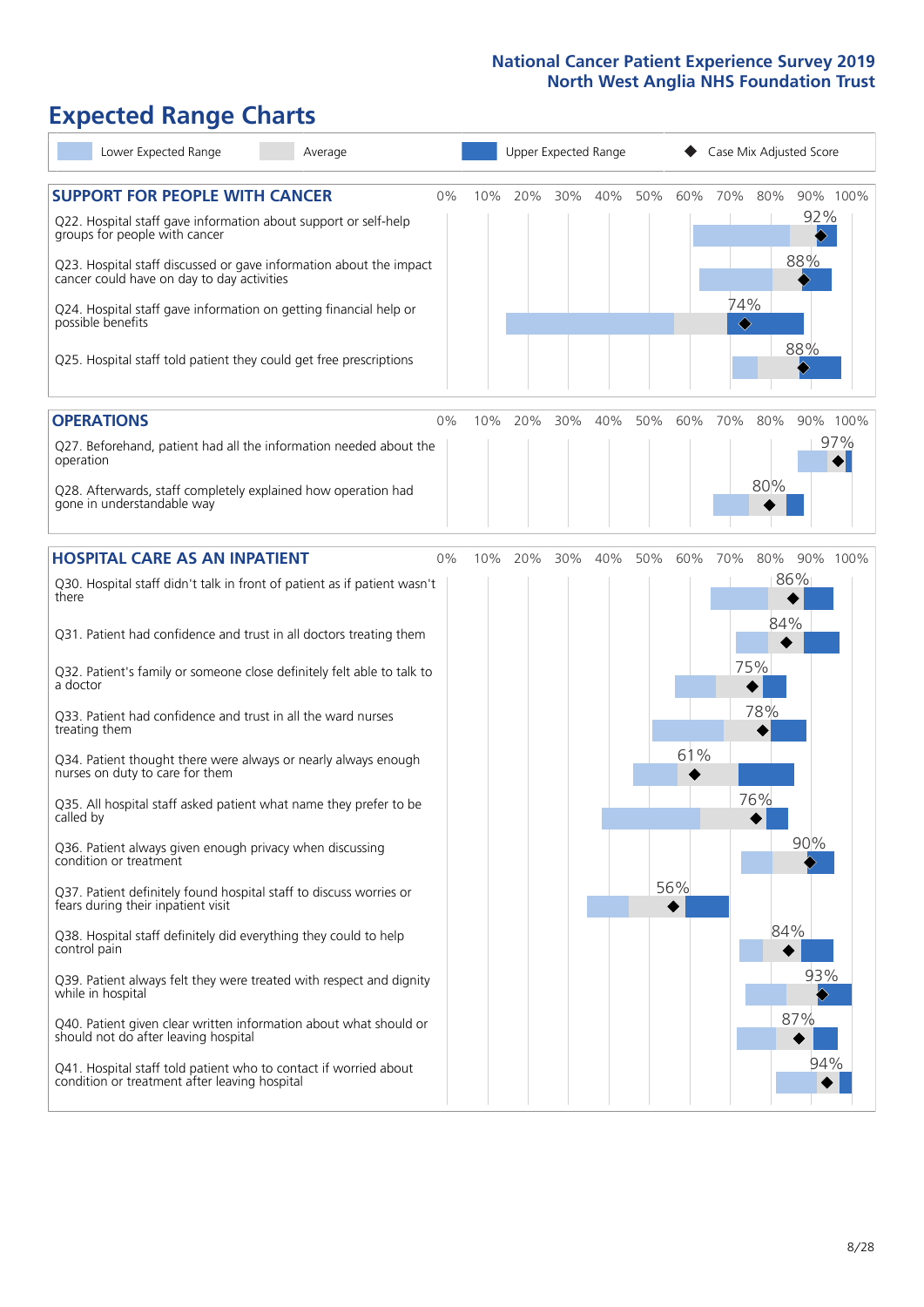# **Expected Range Charts**

| Lower Expected Range                                                                                                                                                                                                                                                                                                                                                                                                                                                                                                                                                                                                                          | Average                                                                                                                                                                                                         |       |     |         |            | Upper Expected Range | Case Mix Adjusted Score |            |                        |                   |                   |                 |
|-----------------------------------------------------------------------------------------------------------------------------------------------------------------------------------------------------------------------------------------------------------------------------------------------------------------------------------------------------------------------------------------------------------------------------------------------------------------------------------------------------------------------------------------------------------------------------------------------------------------------------------------------|-----------------------------------------------------------------------------------------------------------------------------------------------------------------------------------------------------------------|-------|-----|---------|------------|----------------------|-------------------------|------------|------------------------|-------------------|-------------------|-----------------|
| Q43. Patient definitely found hospital staff to discuss worries or<br>fears during their outpatient or day case visit<br>Q44. Cancer doctor had the right documents at patient's last<br>outpatient appointment<br>Q46. Beforehand patient completely had all information needed<br>about radiotherapy treatment<br>Q47. Patient completely given understandable information about<br>whether radiotherapy was working<br>Q49. Beforehand patient completely had all information needed<br>about chemotherapy treatment<br>Q50. Patient given enough information about whether<br>chemotherapy was working in a completely understandable way | <b>HOSPITAL CARE AS A DAY PATIENT / OUTPATIENT 0%</b>                                                                                                                                                           |       | 10% | 20%     | 30%        | 40%                  | 50%                     | 60%        | 70%<br>70%<br>♦<br>74% | 80%<br>75%        | 95%<br>91%<br>87% | 90% 100%        |
| <b>HOME CARE AND SUPPORT</b><br>information needed to help care at home<br>services during treatment<br>services after treatment                                                                                                                                                                                                                                                                                                                                                                                                                                                                                                              | Q51. Hospital staff definitely gave family or someone close all the<br>Q52. Patient definitely given enough support from health or social<br>Q53. Patient definitely given enough support from health or social | 0%    | 10% | 20%     |            | 30% 40%              | 50%<br>54%              | 60%<br>57% | 70%<br>65%             | 80%               |                   | 90% 100%        |
| <b>CARE FROM YOUR GENERAL PRACTICE</b><br>Q54. GP given enough information about patient's condition and<br>treatment<br>Q55. General practice staff definitely did everything they could to<br>support patient during treatment                                                                                                                                                                                                                                                                                                                                                                                                              |                                                                                                                                                                                                                 | 0%    |     | 10% 20% | 30%        | 40%                  | 50%                     | 60%<br>55% | 70%                    | 80%               |                   | 90% 100%<br>95% |
| <b>YOUR OVERALL NHS CARE</b><br>well together to give best possible care<br>Q57. Patient given a care plan<br>Q58. Overall the administration of care was good or very good<br>Q59. Patient felt length of time for attending clinics and<br>appointments for cancer was about right<br>take part in cancer research                                                                                                                                                                                                                                                                                                                          | Q56. Different people treating and caring for patient always work<br>Q60. Someone discussed with patient whether they would like to                                                                             | $0\%$ | 10% | 20%     | 30%<br>31% | 40%<br>42%           | 50%                     | 60%        | 70%                    | 80%<br>76%<br>75% | 90%               | 90% 100%        |
| good                                                                                                                                                                                                                                                                                                                                                                                                                                                                                                                                                                                                                                          | Q61. Patient's average rating of care scored from very poor to very                                                                                                                                             | Ω     |     | 2       | 3          | 4                    | 5                       | 6          |                        | 8                 | 9<br>8.9          | 10              |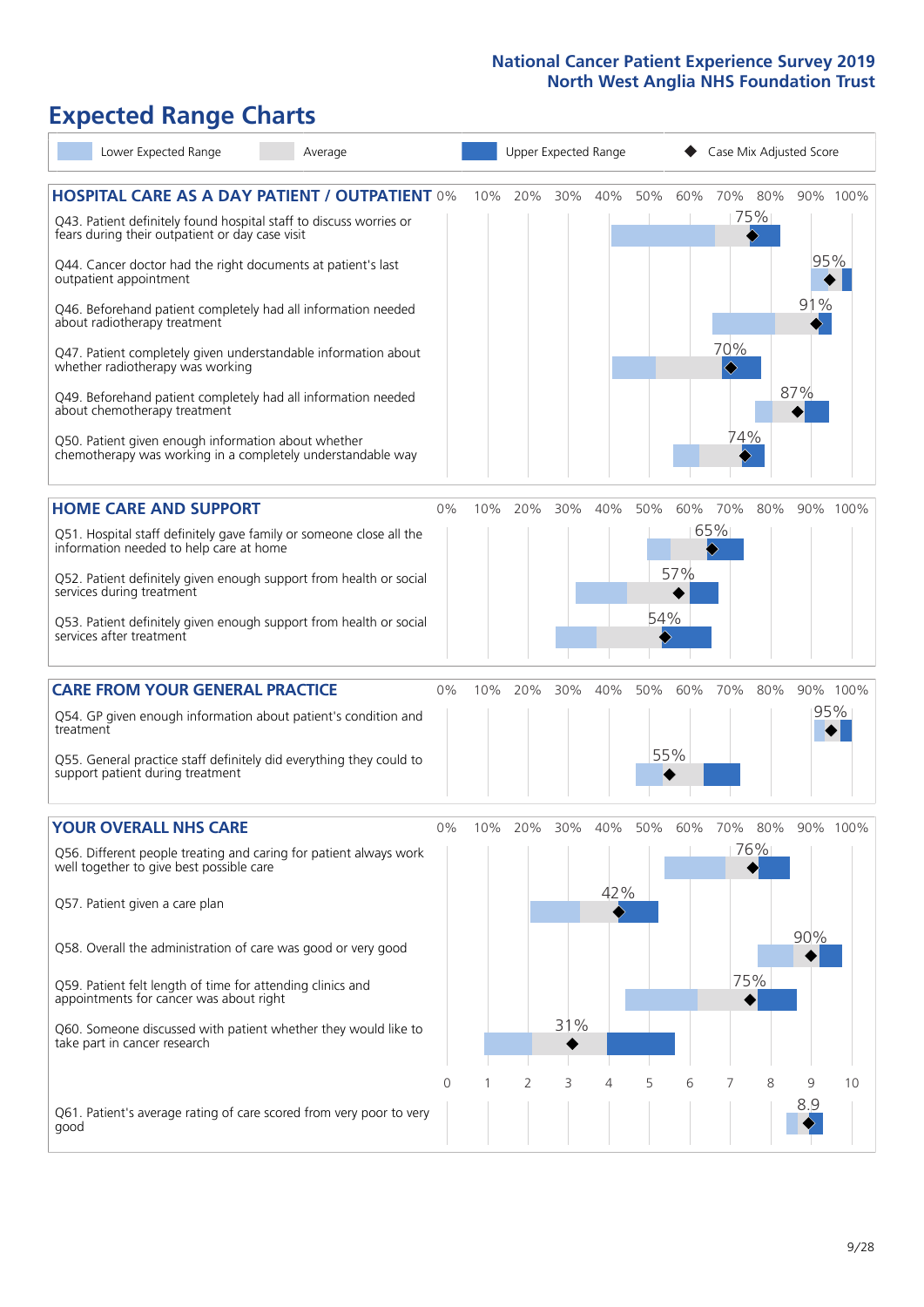## **Comparability Tables**

\* Indicates where a score has been suppressed because there are less than 21 responses.

\*\* No score available for 2018.

 $\triangle$  or  $\nabla$ 

Change 2018-2019: Indicates where 2019 score is significantly higher or lower than 2018 score Change Overall: Indicates significant change overall (2015, 2016, 2017, 2018 and 2019).

Adjusted Score below Lower Expected Range Adjusted Score between Upper and Lower Expected Ranges Adjusted Score above Upper Expected Range

|                                                                             | Unadjusted Scores |               |           |               |                                                  |         |               | Case Mix Adjusted Scores |                                     |                   |  |
|-----------------------------------------------------------------------------|-------------------|---------------|-----------|---------------|--------------------------------------------------|---------|---------------|--------------------------|-------------------------------------|-------------------|--|
|                                                                             | 2018<br>n         | 2018<br>Score | 2019<br>n | 2019<br>Score | $\sqrt{(\text{Change})}$ Change<br>2018-<br>2019 | Overall | 2019<br>Score | Lower<br>Range           | Upper<br>Expected Expected<br>Range | National<br>Score |  |
| <b>SEEING YOUR GP</b>                                                       |                   |               |           |               |                                                  |         |               |                          |                                     |                   |  |
| Q1. Saw GP once or twice before being told they needed to go<br>to hospital | 434               | 79%           | 445       | 78%           |                                                  |         | 76%           | 75%                      | 83%                                 | 79%               |  |
| Q2. Patient thought they were seen as soon as necessary                     | 553               | 85%           | 575       | 83%           |                                                  |         | 83%           | 81%                      | 87%                                 | 84%               |  |
| <b>DIAGNOSTIC TESTS</b>                                                     |                   |               |           |               |                                                  |         |               |                          |                                     |                   |  |

| <b>UIAGINUSTIC TESTS</b>                                                  |      |     |     |     |  |     |     |     |     |
|---------------------------------------------------------------------------|------|-----|-----|-----|--|-----|-----|-----|-----|
| Q5. Received all the information needed about the test                    | $**$ | **  | 510 | 94% |  | 94% | 93% | 97% | 95% |
| Q6. The length of time waiting for the test to be done was<br>about right | 502  | 87% |     | 86% |  | 86% | 85% | 91% | 88% |
| Q7. Test results explained in completely understandable way               | 501  | 82% |     | 80% |  | 80% | 76% | 83% | 80% |

| <b>FINDING OUT WHAT WAS WRONG WITH YOU</b>                                                      |     |     |     |     |     |     |     |     |
|-------------------------------------------------------------------------------------------------|-----|-----|-----|-----|-----|-----|-----|-----|
| Q10. Patient told they could bring a family member or friend<br>when first told they had cancer | 500 | 79% | 532 | 80% | 79% | 72% | 82% | 77% |
| Q11. Patient felt they were told sensitively that they had cancer                               | 551 | 86% | 573 | 86% | 86% | 83% | 89% | 86% |
| Q12. Patient completely understood the explanation of what<br>was wrong                         | 558 | 78% | 571 | 74% | 73% | 70% | 77% | 73% |
| Q13. Patient given easy to understand written information<br>about the type of cancer they had  | 494 | 80% | 518 | 77% | 77% | 71% | 78% | 74% |

| <b>DECIDING THE BEST TREATMENT FOR YOU</b>                                                              |      |      |     |     |     |     |     |     |
|---------------------------------------------------------------------------------------------------------|------|------|-----|-----|-----|-----|-----|-----|
| Q14. Patient felt that treatment options were completely<br>explained                                   | 488  | 87%  | 512 | 87% | 87% | 80% | 87% | 83% |
| Q15. Patient felt possible side effects were definitely explained<br>in an understandable way           | 532  | 78%  | 549 | 77% | 77% | 69% | 76% | 73% |
| Q16. Patient definitely given practical advice and support in<br>dealing with side effects of treatment | 528  | 70%  | 542 | 69% | 70% | 63% | 72% | 67% |
| Q17. Patient definitely told about side effects that could affect<br>them in the future                 | 490  | 57%  | 512 | 62% | 62% | 52% | 61% | 57% |
| Q18. Patient definitely involved as much as they wanted in<br>decisions about care and treatment        | $**$ | $**$ | 567 | 83% | 83% | 78% | 85% | 81% |

| <b>CLINICAL NURSE SPECIALIST (CNS)</b>                                                    |     |     |     |     |  |     |     |     |     |
|-------------------------------------------------------------------------------------------|-----|-----|-----|-----|--|-----|-----|-----|-----|
| Q19. Patient given the name of a CNS who would support them<br>through their treatment    | 529 | 92% | 548 | 94% |  | 94% | 89% | 95% | 92% |
| Q20. Patient found it very or quite easy to contact their CNS                             | 430 | 92% | 464 | 87% |  | 87% | 80% | 89% | 85% |
| Q21. Patient got understandable answers to important<br>questions all or most of the time | 424 | 92% | 447 | 92% |  | 91% | 84% | 91% | 87% |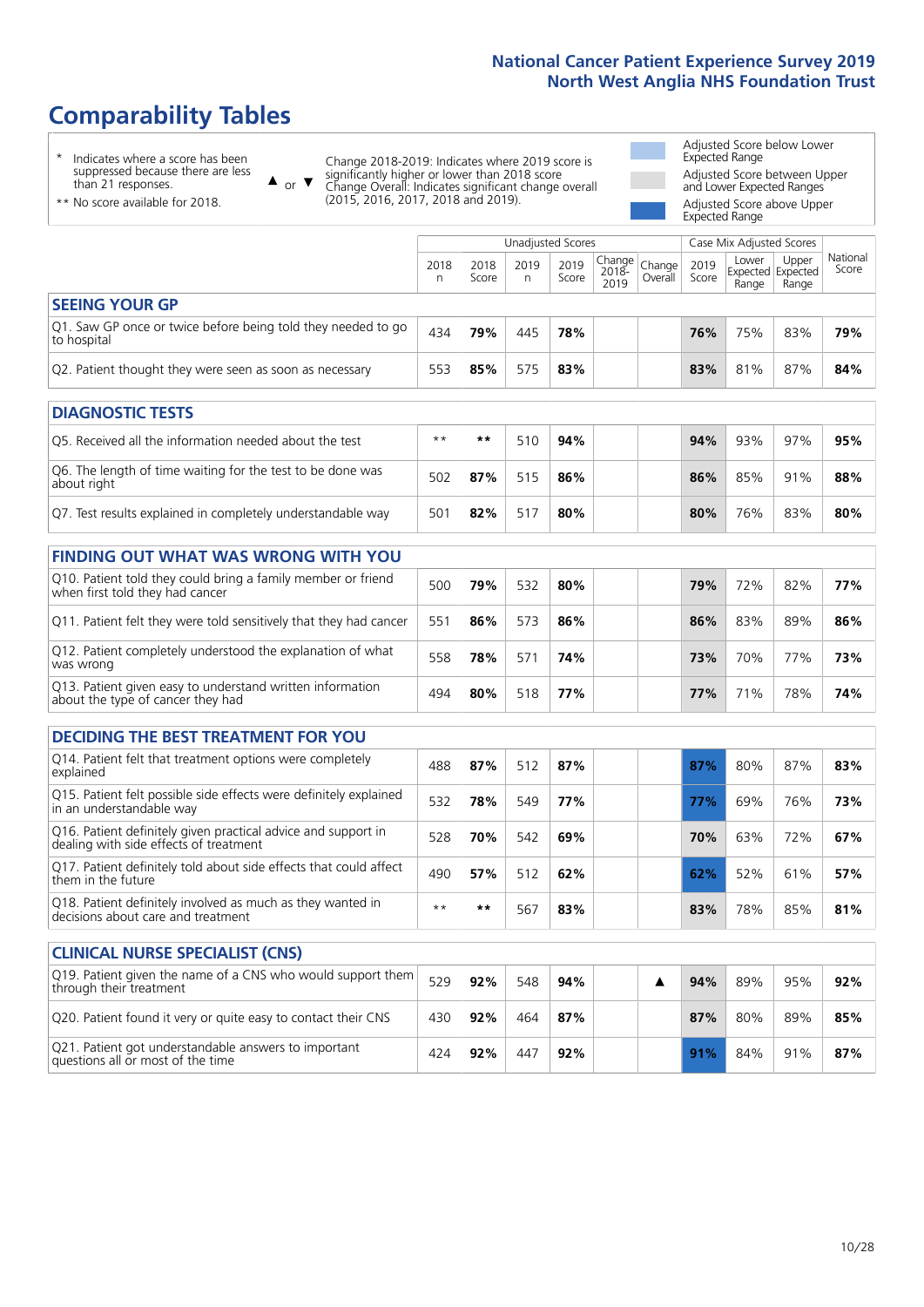### **Comparability Tables**

\* Indicates where a score has been suppressed because there are less than 21 responses.

\*\* No score available for 2018.

 $\triangle$  or  $\nabla$ 

Change 2018-2019: Indicates where 2019 score is significantly higher or lower than 2018 score Change Overall: Indicates significant change overall (2015, 2016, 2017, 2018 and 2019).

Adjusted Score below Lower Expected Range Adjusted Score between Upper and Lower Expected Ranges Adjusted Score above Upper Expected Range

|                                                                                                                   |              |               |            | <b>Unadjusted Scores</b> |                         |                   |               | Case Mix Adjusted Scores            |                |                   |
|-------------------------------------------------------------------------------------------------------------------|--------------|---------------|------------|--------------------------|-------------------------|-------------------|---------------|-------------------------------------|----------------|-------------------|
|                                                                                                                   | 2018<br>n    | 2018<br>Score | 2019<br>n. | 2019<br>Score            | Change<br>2018-<br>2019 | Change<br>Overall | 2019<br>Score | Lower<br>Expected Expected<br>Range | Upper<br>Range | National<br>Score |
| <b>SUPPORT FOR PEOPLE WITH CANCER</b>                                                                             |              |               |            |                          |                         |                   |               |                                     |                |                   |
| Q22. Hospital staff gave information about support or self-help<br>groups for people with cancer                  | 447          | 94%           | 476        | 92%                      |                         | ▲                 | 92%           | 85%                                 | 91%            | 88%               |
| Q23. Hospital staff discussed or gave information about the<br>impact cancer could have on day to day activities  | 354          | 88%           | 379        | 88%                      |                         | ▲                 | 88%           | 80%                                 | 88%            | 84%               |
| Q24. Hospital staff gave information on getting financial help or<br>possible benefits                            | 254          | 67%           | 289        | 72%                      |                         | ▲                 | 74%           | 56%                                 | 69%            | 63%               |
| Q25. Hospital staff told patient they could get free prescriptions                                                | 223          | 86%           | 236        | 88%                      |                         |                   | 88%           | 77%                                 | 87%            | 82%               |
| <b>OPERATIONS</b>                                                                                                 |              |               |            |                          |                         |                   |               |                                     |                |                   |
| Q27. Beforehand, patient had all the information needed about<br>the operation                                    | 277          | 96%           | 288        | 97%                      |                         |                   | 97%           | 94%                                 | 98%            | 96%               |
| Q28. Afterwards, staff completely explained how operation had<br>gone in understandable way                       | 279          | 83%           | 291        | 79%                      |                         |                   | 80%           | 75%                                 | 84%            | 79%               |
| <b>HOSPITAL CARE AS AN INPATIENT</b>                                                                              |              |               |            |                          |                         |                   |               |                                     |                |                   |
| Q30. Hospital staff didn't talk in front of patient as if patient<br>wasn't there                                 | $* *$        | **            | 269        | 86%                      |                         |                   | 86%           | 79%                                 | 88%            | 84%               |
| Q31. Patient had confidence and trust in all doctors treating<br>them                                             | $**$         | $\star\star$  | 272        | 84%                      |                         |                   | 84%           | 79%                                 | 88%            | 84%               |
| Q32. Patient's family or someone close definitely felt able to talk<br>to a doctor                                | $* *$        | **            | 231        | 75%                      |                         |                   | 75%           | 66%                                 | 78%            | 72%               |
| O33. Patient had confidence and trust in all the ward nurses<br>treating them                                     | $**$         | **            | 271        | 77%                      |                         |                   | 78%           | 68%                                 | 80%            | 74%               |
| Q34. Patient thought there were always or nearly always<br>enough nurses on duty to care for them                 | $* *$        | **            | 268        | 61%                      |                         |                   | 61%           | 57%                                 | 72%            | 64%               |
| Q35. All hospital staff asked patient what name they prefer to<br>be called by                                    | $* *$        | **            | 265        | 76%                      |                         |                   | 76%           | 63%                                 | 79%            | 71%               |
| Q36. Patient always given enough privacy when discussing<br>condition or treatment                                | $**$         | $***$         | 270        | 90%                      |                         |                   | 90%           | 80%                                 | 89%            | 85%               |
| Q37. Patient definitely found hospital staff to discuss worries or<br>fears during their inpatient visit          | $**$         | **            | 198        | 56%                      |                         |                   | 56%           | 45%                                 | 59%            | 52%               |
| Q38. Hospital staff definitely did everything they could to help<br>control pain                                  | $\star\star$ | $***$         | 237        | 84%                      |                         |                   | 84%           | 78%                                 | 88%            | 83%               |
| Q39. Patient always felt they were treated with respect and<br>dignity while in hospital                          | $***$        | **            | 270        | 93%                      |                         |                   | 93%           | 84%                                 | 92%            | 88%               |
| Q40. Patient given clear written information about what should<br>or should not do after leaving hospital         | $**$         | **            | 252        | 88%                      |                         |                   | 87%           | 81%                                 | 91%            | 86%               |
| Q41. Hospital staff told patient who to contact if worried about<br>condition or treatment after leaving hospital | $**$         | **            | 261        | 94%                      |                         |                   | 94%           | 91%                                 | 97%            | 94%               |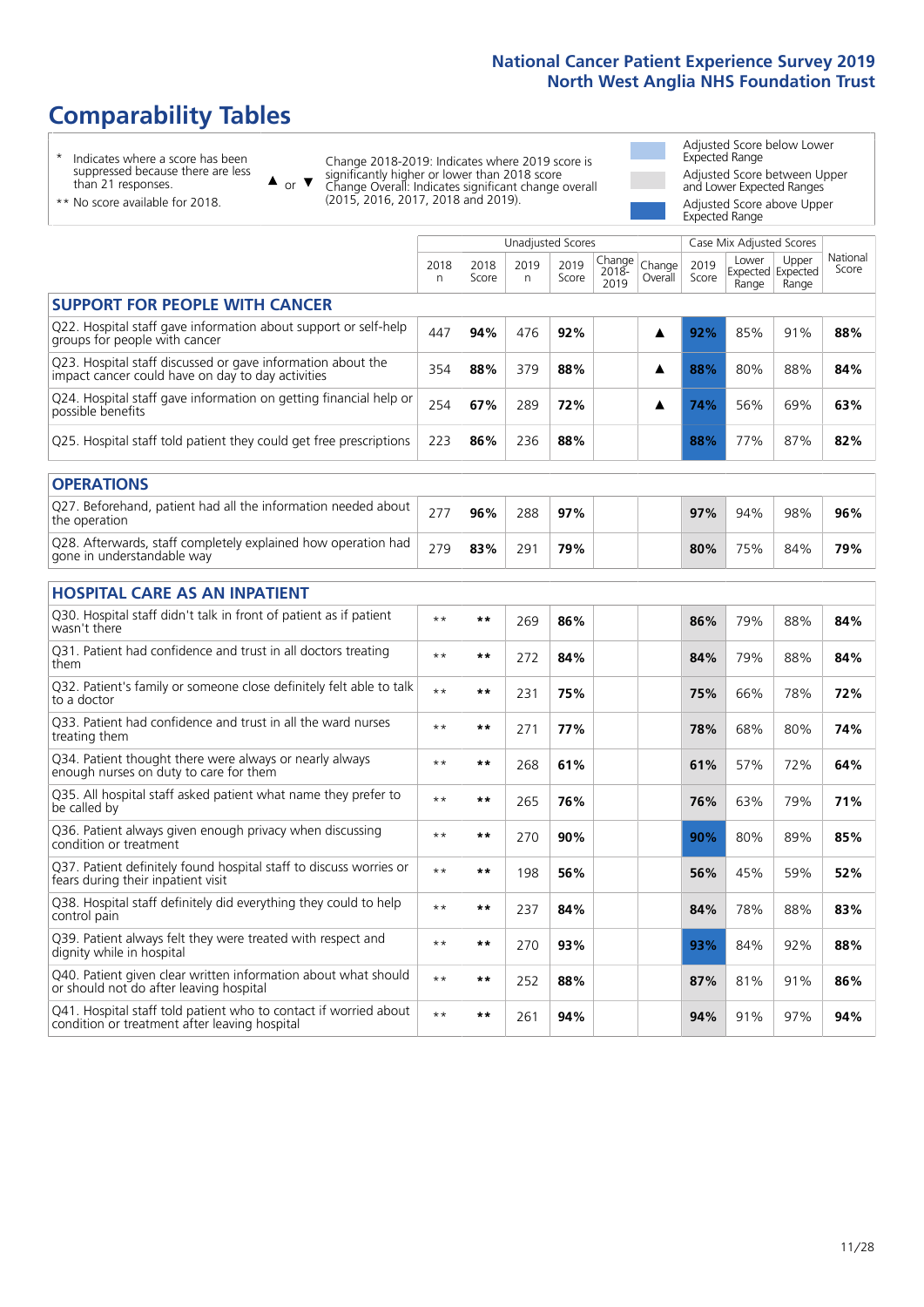### **Comparability Tables**

\* Indicates where a score has been suppressed because there are less than 21 responses.

\*\* No score available for 2018.

 $\triangle$  or  $\nabla$ 

Change 2018-2019: Indicates where 2019 score is significantly higher or lower than 2018 score Change Overall: Indicates significant change overall (2015, 2016, 2017, 2018 and 2019).

Adjusted Score below Lower Expected Range Adjusted Score between Upper and Lower Expected Ranges Adjusted Score above Upper Expected Range

|                                                                                                                       |           |               | <b>Unadjusted Scores</b> |               |                         |                   |               | Case Mix Adjusted Scores            |                |                   |
|-----------------------------------------------------------------------------------------------------------------------|-----------|---------------|--------------------------|---------------|-------------------------|-------------------|---------------|-------------------------------------|----------------|-------------------|
|                                                                                                                       | 2018<br>n | 2018<br>Score | 2019<br>n.               | 2019<br>Score | Change<br>2018-<br>2019 | Change<br>Overall | 2019<br>Score | Lower<br>Expected Expected<br>Range | Upper<br>Range | National<br>Score |
| <b>HOSPITAL CARE AS A DAY PATIENT / OUTPATIENT</b>                                                                    |           |               |                          |               |                         |                   |               |                                     |                |                   |
| Q43. Patient definitely found hospital staff to discuss worries or<br>fears during their outpatient or day case visit | 417       | 76%           | 432                      | 75%           |                         |                   | 75%           | 66%                                 | 75%            | 71%               |
| Q44. Cancer doctor had the right documents at patient's last<br>outpatient appointment                                | 496       | 98%           | 518                      | 95%           | ▼                       |                   | 95%           | 94%                                 | 98%            | 96%               |
| Q46. Beforehand patient completely had all information needed<br>about radiotherapy treatment                         | 144       | 91%           | 157                      | 91%           |                         |                   | 91%           | 81%                                 | 92%            | 86%               |
| Q47. Patient completely given understandable information<br>about whether radiotherapy was working                    | 110       | 63%           | 138                      | 70%           |                         |                   | 70%           | 52%                                 | 68%            | 60%               |
| Q49. Beforehand patient completely had all information needed<br>about chemotherapy treatment                         | 294       | 87%           | 321                      | 87%           |                         | ▲                 | 87%           | 80%                                 | 88%            | 84%               |
| Q50. Patient given enough information about whether<br>chemotherapy was working in a completely understandable way    | 271       | 69%           | 302                      | 73%           |                         |                   | 74%           | 62%                                 | 73%            | 68%               |
| <b>HOME CARE AND SUPPORT</b>                                                                                          |           |               |                          |               |                         |                   |               |                                     |                |                   |
| Q51. Hospital staff definitely gave family or someone close all<br>the information needed to help care at home        | 419       | 66%           | 466                      | 65%           |                         | ▲                 | 65%           | 55%                                 | 64%            | 60%               |
| Q52. Patient definitely given enough support from health or<br>social services during treatment                       | 275       | 61%           | 275                      | 58%           |                         |                   | 57%           | 44%                                 | 60%            | 52%               |
| Q53. Patient definitely given enough support from health or<br>social services after treatment                        | 155       | 50%           | 167                      | 54%           |                         |                   | 54%           | 37%                                 | 53%            | 45%               |
| <b>CARE FROM YOUR GENERAL PRACTICE</b>                                                                                |           |               |                          |               |                         |                   |               |                                     |                |                   |
| Q54. GP given enough information about patient's condition<br>and treatment                                           | 433       | 95%           | 447                      | 95%           |                         |                   | 95%           | 93%                                 | 97%            | 95%               |
| Q55. General practice staff definitely did everything they could<br>to support patient during treatment               | 351       | 58%           | 371                      | 56%           |                         | ▼                 | 55%           | 53%                                 | 63%            | 58%               |
| <b>YOUR OVERALL NHS CARE</b>                                                                                          |           |               |                          |               |                         |                   |               |                                     |                |                   |
| Q56. Different people treating and caring for patient always                                                          | $* *$     | $***$         |                          |               |                         |                   |               |                                     |                |                   |
| work well together to give best possible care                                                                         |           |               | 550                      | 76%           |                         |                   | 76%           | 69%                                 | 77%            | 73%               |
| Q57. Patient given a care plan                                                                                        | 431       | 35%           | 449                      | 41%           |                         |                   | 42%           | 33%                                 | 42%            | 38%               |
| Q58. Overall the administration of care was good or very good                                                         | 548       | 92%           | 575                      | 89%           |                         |                   | 90%           | 86%                                 | 92%            | 89%               |
| Q59. Patient felt length of time for attending clinics and<br>appointments for cancer was about right                 | 548       | 77%           | 570                      | 76%           |                         | ▲                 | 75%           | 62%                                 | 77%            | 69%               |
| Q60. Someone discussed with patient whether they would like<br>to take part in cancer research                        | 534       | 24%           | 534                      | 30%           | ▲                       | ▲                 | 31%           | 21%                                 | 40%            | 30%               |
| Q61. Patient's average rating of care scored from very poor to<br>very good                                           | 546       | 9.0           | 557                      | 8.9           |                         |                   | 8.9           | 8.7                                 | 8.9            | 8.8               |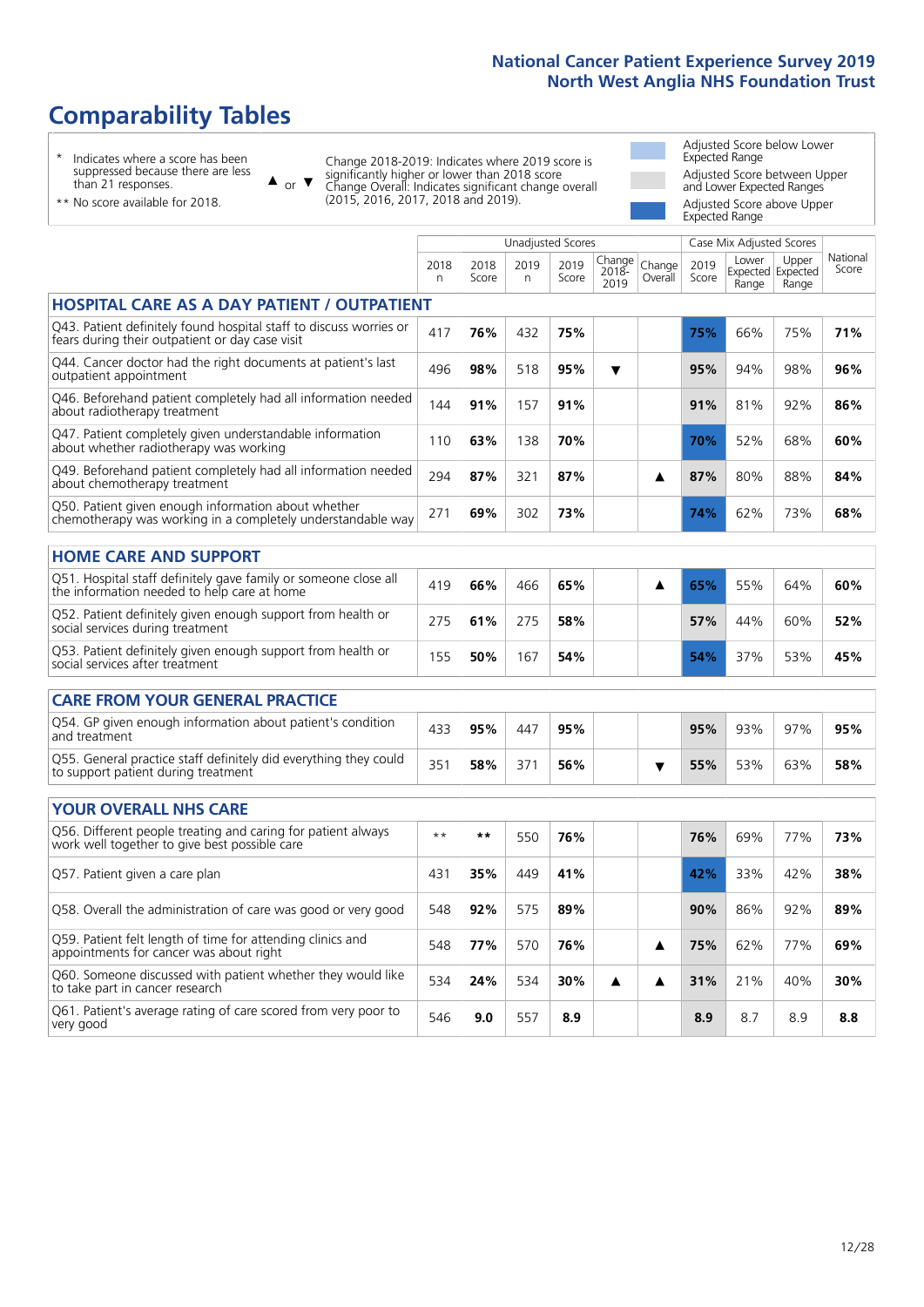### **Tumour Type Tables**

- \* Indicates where a score has been suppressed because there are less than 21 responses.
- n.a. Indicates that there were no respondents for that tumour group.

| <b>SEEING YOUR GP</b>                           |              |       |                 |                   |                    |                |                  |                 | Tumour Group |         |         |                 |                                                     |       |                |
|-------------------------------------------------|--------------|-------|-----------------|-------------------|--------------------|----------------|------------------|-----------------|--------------|---------|---------|-----------------|-----------------------------------------------------|-------|----------------|
|                                                 |              | Brain | <b>Breast</b>   | Colorectal<br>LGT | ᠊ᢛ<br>Gynaecologic | Haematological | Head and<br>Neck | Lung            | Prostate     | Sarcoma | Skin    | Upper<br>Gastro | —<br>Irologica                                      | Other | All<br>Cancers |
| Q1. Saw GP once or twice before being told they | <b>Trust</b> | n.a.  |                 | 96% 75%           |                    | 72%            | $\star$          | $\star$         | 71%          | $\star$ |         |                 | 68% 82% 70% 78%                                     |       |                |
| needed to go to hospital                        | National     |       | 59% 94% 75% 77% |                   |                    |                |                  | 67% 79% 71% 82% |              |         |         |                 | 71% 90% 74% 83% 74% 79%                             |       |                |
| Q2. Patient thought they were seen as soon as   | Trust        | n.a.  |                 | 80% 86%           | $\star$            | 84%            | $\star$          |                 | 71% 87%      | $\star$ | $\star$ |                 | 67% 89% 83% 83%                                     |       |                |
| necessary                                       | National     | 79%   |                 |                   |                    |                |                  |                 |              |         |         |                 | 89% 83% 81% 82% 81% 84% 86% 69% 85% 79% 85% 79% 84% |       |                |

#### **DIAGNOSTIC TESTS** Tumour Group

|                                                   |                                                                  | Brain | <b>Breast</b> | olorectal.<br>LGT<br>Ü | Gynaecological | Haematological | Head and<br>Neck | Lung            | Prostate | Sarcoma | Skin    | Upper<br>Gastro | Irological                                  | Other       | All<br>Cancers |
|---------------------------------------------------|------------------------------------------------------------------|-------|---------------|------------------------|----------------|----------------|------------------|-----------------|----------|---------|---------|-----------------|---------------------------------------------|-------------|----------------|
| Q5. Received all the information needed about     | Trust                                                            | n.a.  |               | 94% 95%                |                | 91%            | $\star$          |                 | 96% 97%  |         | $\star$ | $\star$         |                                             | 95% 98%     | 94%            |
| the test                                          | National                                                         | 93%   | 95%           | 95%                    | 93%            |                |                  | 95%   93%   95% | 95%      | 93%     | 96%     | 95%             | 95%                                         | 95%         | 95%            |
| Q6. The length of time waiting for the test to be | Trust                                                            | n.a.  |               | 78% 94%                |                | 85%            | $\star$          |                 | 70% 89%  |         | $\star$ | $\star$         |                                             | 86% 94% 86% |                |
| done was about right                              | National 84% 91%                                                 |       |               | 88%                    |                |                |                  |                 |          |         |         |                 | 86% 89% 88% 87% 87% 81% 87% 84% 87% 86% 88% |             |                |
| Q7. Test results explained in completely          | <b>Trust</b>                                                     | n.a.  |               | 76% 81%                |                | 84%            | $\star$          |                 | 83% 85%  | $\ast$  |         |                 | 81% 80% 86% 80%                             |             |                |
| understandable way                                | National 71% 83% 82% 77% 77% 79% 80% 80% 78% 84% 75% 80% 76% 80% |       |               |                        |                |                |                  |                 |          |         |         |                 |                                             |             |                |

| <b>FINDING OUT WHAT WAS WRONG WITH YOU</b>        |              |       |               |                                  |                |                |                        |                     | <b>Tumour Group</b> |         |         |                 |                 |         |                |
|---------------------------------------------------|--------------|-------|---------------|----------------------------------|----------------|----------------|------------------------|---------------------|---------------------|---------|---------|-----------------|-----------------|---------|----------------|
|                                                   |              | Brain | <b>Breast</b> | ╮<br>olorectal.<br>LGT<br>$\cup$ | Gynaecological | Haematological | ad and<br>Neck<br>Head | Lung                | Prostate            | Sarcoma | Skin    | Upper<br>Gastro | Jrological      | Other   | All<br>Cancers |
| Q10. Patient told they could bring a family       | <b>Trust</b> | n.a.  | 88%           | 74%                              | $\star$        | 81%            | $\star$                | 83%                 | 87%                 | $\star$ | $\star$ | $\star$         | 77%             | 76% 80% |                |
| member or friend when first told they had cancer  | National     | 85%   | 82%           | 82%                              | 71%            | 71%            | 71%                    | 77%                 | 79%                 | 73%     | 69%     | 76%             | 73%             | 75%     | 77%            |
| Q11. Patient felt they were told sensitively that | Trust        | n.a.  | 89%           | 84%                              | $\star$        | 88%            | $\star$                | 80%                 | 93%                 | $\star$ |         |                 | 75% 83%         | 86% 86% |                |
| they had cancer                                   | National     | 79%   |               | 89% 87%                          | 82%            |                | 84% 87%                | 83%                 | 86%                 | 84%     | 89%     |                 | 81% 84% 83% 86% |         |                |
| Q12. Patient completely understood the            | Trust        | n.a.  | 79%           | 84%                              | $\star$        | 59%            | $\star$                | 88%                 | 78%                 | $\star$ |         |                 | 46% 76% 72%     |         | 74%            |
| explanation of what was wrong                     | National     | 66%   | 77%           | 79%                              | 73%            | 60%            | 78%                    | 76%                 | 79%                 | 67%     | 80%     |                 | 70% 77%         | 70%     | 73%            |
| Q13. Patient given easy to understand written     | Trust        | n.a.  | 77%           | 69%                              | $\star$        | 78%            | $\star$                |                     | 78% 84%             | $\star$ | $\star$ | $\star$         | 81% 73%         |         | 77%            |
| information about the type of cancer they had     | National     | 66%   | 78%           | 73%                              | 71%            |                |                        | 76% 69% 67% 83% 67% |                     |         | 84%     |                 | 67%   74%       | 65%     | 74%            |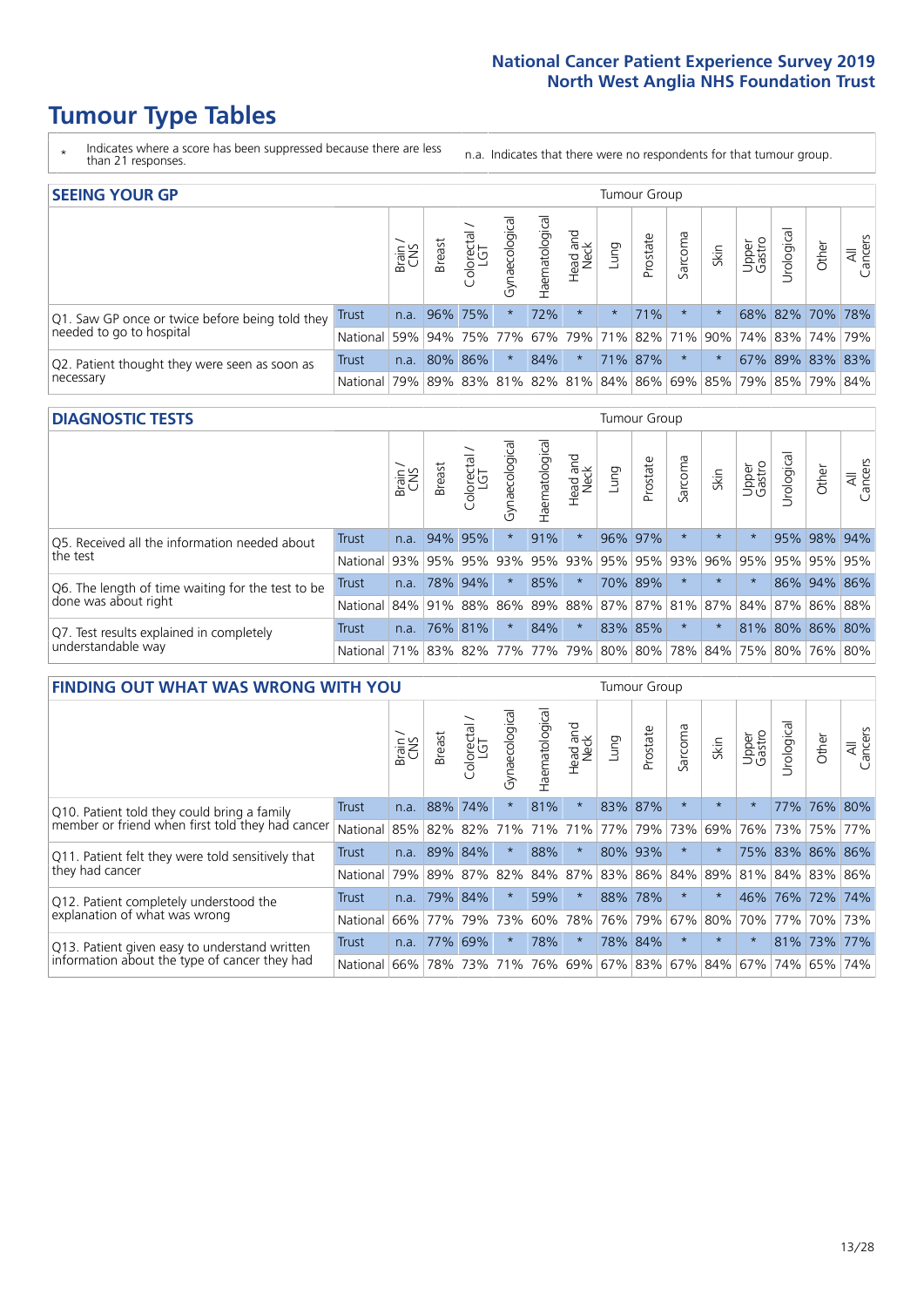### **Tumour Type Tables**

\* Indicates where a score has been suppressed because there are less than 21 responses.

n.a. Indicates that there were no respondents for that tumour group.

| <b>DECIDING THE BEST TREATMENT FOR YOU</b>         |              |       |               |                             |                |                |                  |      | <b>Tumour Group</b> |                                     |         |                 |            |                 |                |
|----------------------------------------------------|--------------|-------|---------------|-----------------------------|----------------|----------------|------------------|------|---------------------|-------------------------------------|---------|-----------------|------------|-----------------|----------------|
|                                                    |              | Brain | <b>Breast</b> | blorectal.<br>LGT<br>$\cup$ | Gynaecological | Haematological | Head and<br>Neck | Lung | Prostate            | Sarcoma                             | Skin    | Upper<br>Gastro | Jrological | Other           | All<br>Cancers |
| Q14. Patient felt that treatment options were      | <b>Trust</b> | n.a.  | 89%           | 90%                         | $\star$        | 86%            | $\star$          | 88%  | 85%                 | $\star$                             | $\star$ | $\star$         |            | 85% 81%         | 87%            |
| completely explained                               | National     | 85%   | 85% 85%       |                             | 85%            | 82%            | 87%              |      | 84% 83%             | 83%                                 | 89%     | 81%             |            | 83% 79% 83%     |                |
| Q15. Patient felt possible side effects were       | Trust        | n.a.  | 73%           | 84%                         | $\star$        | 70%            | $\star$          |      | 83% 79%             | $\star$                             |         | 74%             | 79%        | 75%             | 77%            |
| definitely explained in an understandable way      | National     | 69%   | 74%           | 76%                         | 75%            | 69%            | 73%              |      | 74% 73%             | 73%                                 | 77%     | 72%             | 71%        | 70% 73%         |                |
| Q16. Patient definitely given practical advice and | Trust        | n.a.  | 74%           | 75%                         | $\star$        | 63%            | $\ast$           |      | 75% 69%             | $^\star$                            |         |                 |            | 62% 60% 77%     | 69%            |
| support in dealing with side effects of treatment  | National     | 63%   | 70%           | 70%                         | 69%            | 65%            | 70%              |      | 69% 65%             | 66%                                 | 71%     | 66%             |            | 63% 64% 67%     |                |
| Q17. Patient definitely told about side effects    | Trust        | n.a.  | 58%           | 69%                         |                | 52%            | $\star$          |      | 50% 71%             | $\ast$                              |         | 62%             |            | 58% 69%         | 62%            |
| that could affect them in the future               | National     | 62%   | 57%           | 59%                         | 56%            | 51%            | 64%              |      | 56% 66%             | 54%                                 | 66%     | 53%             |            | 56% 52%         | 57%            |
| Q18. Patient definitely involved as much as they   | Trust        | n.a.  | 81%           | 86%                         | $\star$        | 76%            | $\star$          |      | 88% 88%             | $^\star$                            | $\ast$  |                 |            | 74% 83% 84% 83% |                |
| wanted in decisions about care and treatment       | National I   | 79%   |               |                             |                |                |                  |      |                     | 81% 83% 81% 80% 81% 81% 84% 81% 87% |         | 79%             |            | 79% 78% 81%     |                |

#### **CLINICAL NURSE SPECIALIST (CNS)** Tumour Group

|                                             |          | Brain | <b>Breast</b>   | olorectal<br>LGT<br>$\cup$ | aecologica<br>Ğ | $\overline{\sigma}$<br>Ü<br>aematologi | Head and<br>Neck | Lung            | Prostate | Sarcoma  | Skin    | Upper<br>Gastro     | $\sigma$<br>rologica | Other                               | All<br>ancers<br>$\cup$ |
|---------------------------------------------|----------|-------|-----------------|----------------------------|-----------------|----------------------------------------|------------------|-----------------|----------|----------|---------|---------------------|----------------------|-------------------------------------|-------------------------|
| Q19. Patient given the name of a CNS who    | Trust    | n.a.  |                 | 96% 94%                    |                 | 97%                                    | $\star$          |                 | 96% 97%  | $^\star$ |         | 91%                 | 91%                  | 89%                                 | 94%                     |
| would support them through their treatment  | National |       | 95% 95% 92% 95% |                            |                 |                                        | 92% 91%          |                 |          |          |         | 94% 91% 91% 91% 93% | 85%                  | 89%                                 | 92%                     |
| Q20. Patient found it very or quite easy to | Trust    | n.a.  |                 | 83% 88%                    |                 | 92%                                    | $\star$          |                 | 96% 93%  | $\star$  | $\star$ | $\star$             |                      | 87% 88% 87%                         |                         |
| contact their CNS                           | National |       | 86% 84% 88% 85% |                            |                 |                                        |                  | 87% 86% 86% 80% |          |          |         | 86% 90% 85%         |                      | 83% 83%                             | 85%                     |
| Q21. Patient got understandable answers to  | Trust    | n.a.  | 91%             | 90%                        |                 | 92%                                    | $\star$          | 100% 95%        |          | $\star$  | $\star$ | $\star$             | 95%                  | 90%                                 | 92%                     |
| important questions all or most of the time | National |       | 82% 87% 89% 86% |                            |                 |                                        |                  |                 |          |          |         |                     |                      | 89% 88% 86% 87% 87% 93% 86% 87% 86% | 87%                     |

| <b>SUPPORT FOR PEOPLE WITH CANCER</b>                                                             |              |       |               |            |                |                |                         |          | <b>Tumour Group</b> |         |         |                 |            |         |                |
|---------------------------------------------------------------------------------------------------|--------------|-------|---------------|------------|----------------|----------------|-------------------------|----------|---------------------|---------|---------|-----------------|------------|---------|----------------|
|                                                                                                   |              | Brain | <b>Breast</b> | Colorectal | Gynaecological | Haematological | ead and<br>Neck<br>Head | Lung     | Prostate            | Sarcoma | Skin    | Upper<br>Gastro | Urological | Other   | All<br>Cancers |
| Q22. Hospital staff gave information about<br>support or self-help groups for people with         | <b>Trust</b> | n.a.  | 97%           | 91%        | $\star$        | 91%            | $\star$                 | 91%      | 95%                 | $\star$ | $\star$ | $\star$         | 88%        | 92%     | 92%            |
| cancer                                                                                            | National     | 92%   | 92%           | 88%        | 87%            | 86%            | 88%                     | 87%      | 91%                 | 86%     | 90%     | 88%             | 81%        | 83%     | 88%            |
| Q23. Hospital staff discussed or gave information<br>about the impact cancer could have on day to | <b>Trust</b> | n.a.  | 87%           | 89%        | $\star$        | 85%            | $\star$                 | $\star$  | 94%                 | $\star$ | $\star$ | $\star$         |            | 88% 91% | 88%            |
| day activities                                                                                    | National     | 84%   | 86%           | 85%        | 82%            | 84%            | 84%                     | 83%      | 88%                 | 81%     | 86%     | 83%             | 78%        | 79%     | 84%            |
| Q24. Hospital staff gave information on getting                                                   | Trust        | n.a.  | 77%           | 173%       | $\star$        | 60%            | $\ast$                  | $^\star$ | 76%                 | $\star$ | $\star$ | $\star$         |            | 58% 76% | 72%            |
| financial help or possible benefits                                                               | National     | 78%   |               | 68% 61%    | 66%            |                | 61% 67%                 | 72%      | 55%                 | 64%     | 60%     | 64%             | 47%        | 59%     | 63%            |
| Q25. Hospital staff told patient they could get                                                   | Trust        | n.a.  |               | 88% 91%    | $\star$        | 87%            | $\star$                 | $\star$  | 87%                 | $\star$ | n.a.    | $\star$         | $\star$    | 86%     | 88%            |
| free prescriptions                                                                                | National I   | 82%   | 81% 83%       |            | 79%            |                | 87% 84% 86% 80%         |          |                     | 78%     | 71%     | 84%             |            | 73% 81% | 82%            |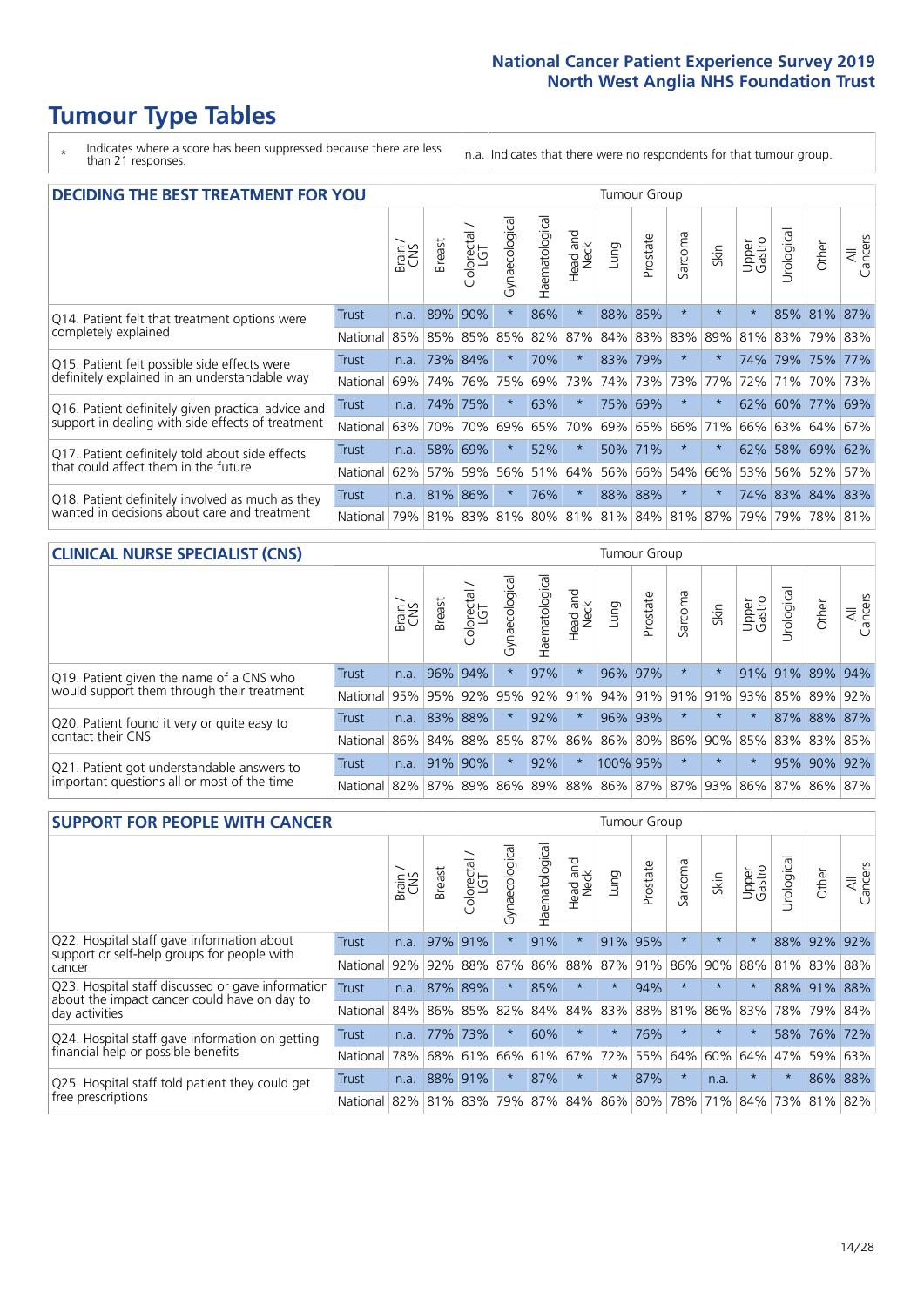### **Tumour Type Tables**

- \* Indicates where a score has been suppressed because there are less than 21 responses.
- n.a. Indicates that there were no respondents for that tumour group.

| <b>OPERATIONS</b>                                |              |       |               |                   |                |                |                  |                     | Tumour Group |         |         |                 |            |                                         |                |
|--------------------------------------------------|--------------|-------|---------------|-------------------|----------------|----------------|------------------|---------------------|--------------|---------|---------|-----------------|------------|-----------------------------------------|----------------|
|                                                  |              | Brain | <b>Breast</b> | Colorectal<br>LGT | Gynaecological | Haematological | Head and<br>Neck | <b>Dung</b>         | Prostate     | Sarcoma | Skin    | Upper<br>Gastro | Urological | Other                                   | All<br>Cancers |
| Q27. Beforehand, patient had all the information | <b>Trust</b> |       | n.a. 100% 94% |                   | $\star$        | $\star$        | $\star$          | $\star$             | $\star$      | n.a.    | $\star$ |                 |            | 95% 100% 97%                            |                |
| needed about the operation                       | National     | 96%   | 97%           | 96%               |                |                |                  | 96% 94% 96% 95% 97% |              |         | 95% 96% | 96%             |            | 95% 95% 96%                             |                |
| Q28. Afterwards, staff completely explained how  | <b>Trust</b> | n.a.  |               | 73% 89%           | $\star$        | $\star$        | $\star$          | $\star$             | $\star$      | n.a.    | $\star$ |                 |            | 77% 92% 79%                             |                |
| operation had gone in understandable way         | National I   | 76%   |               | 79% 83%           |                |                |                  |                     |              |         |         |                 |            | 79% 78% 79% 79% 78% 80% 82% 79% 76% 77% | 79%            |

#### **HOSPITAL CARE AS AN INPATIENT** Tumour Group

|                                                                                                  |                                          | Brain | Breast       | Colorectal /<br>LGT | Gynaecological | Haematological | Head and<br>Neck | Lung    | Prostate | Sarcoma | Skin    | Upper<br>Gastro | Urological              | Other       | Cancers<br>$\overline{\overline{z}}$ |
|--------------------------------------------------------------------------------------------------|------------------------------------------|-------|--------------|---------------------|----------------|----------------|------------------|---------|----------|---------|---------|-----------------|-------------------------|-------------|--------------------------------------|
| Q30. Hospital staff didn't talk in front of patient                                              | Trust                                    | n.a.  | 89%          | 78%                 | $\star$        | 83%            | $\star$          | $\star$ | $\star$  | n.a.    | $\star$ | $\star$         |                         | 90% 97%     | 86%                                  |
| as if patient wasn't there                                                                       | National                                 | 81%   | 86%          | 81%                 | 83%            | 84%            | 83%              | 81%     | 88%      | 86%     | 86%     | 81%             | 83%                     | 82%         | 84%                                  |
| O31. Patient had confidence and trust in all                                                     | Trust                                    | n.a.  | 82% 97%      |                     | $\star$        | 77%            | $\star$          | $\star$ | $\star$  | n.a.    | $\star$ |                 |                         | 86% 77%     | 84%                                  |
| doctors treating them                                                                            | National                                 | 82%   | 83%          | 85%                 | 83%            | 82%            |                  | 87% 83% | 89%      | 86%     | 85%     | 81%             | 85%                     | 80%         | 84%                                  |
| Q32. Patient's family or someone close definitely                                                | <b>Trust</b>                             | n.a.  | 74%          | 79%                 |                | 74%            | $\star$          | $\star$ | $\star$  | $\star$ | n.a.    |                 |                         | 73% 80% 75% |                                      |
| felt able to talk to a doctor                                                                    | National                                 | 67%   | 72%          | 73%                 | 72%            | 74%            | 75%              | 74%     | 72%      | 71%     | 74%     | 73%             | 71%                     | 69%         | 72%                                  |
| Q33. Patient had confidence and trust in all the                                                 | <b>Trust</b>                             | n.a.  | 78% 83%      |                     |                | 77%            | $\star$          | $\star$ | $\star$  | n.a.    | $\ast$  |                 |                         | 74% 70%     | 77%                                  |
| ward nurses treating them                                                                        | National                                 | 72%   | 73%          | 72%                 |                | 71% 77%        |                  | 75% 77% | 79%      | 74%     | 75%     | 73%             | 77%                     | 69%         | 74%                                  |
| Q34. Patient thought there were always or nearly                                                 | <b>Trust</b>                             | n.a.  | 65%          | 59%                 | $\star$        | 48%            | $\star$          | $\star$ | $\star$  | n.a.    | $\star$ | $\star$         |                         | 60% 48%     | 61%                                  |
| always enough nurses on duty to care for them                                                    | National                                 | 68%   | 64%          | 62%                 | 63%            | 63%            |                  | 65% 68% | 72%      | 65%     |         | 70% 65%         | 66%                     | 60% 64%     |                                      |
| Q35. All hospital staff asked patient what name                                                  | Trust                                    | n.a.  | 70% 78%      |                     | $\star$        | 76%            | $\star$          | $\star$ | $\star$  | n.a.    | $\ast$  |                 |                         | 73% 83%     | 76%                                  |
| they prefer to be called by                                                                      | National                                 | 68%   | 62%          | 74%                 | 65%            | 72%            | 71%              | 76%     | 72%      | 74%     | 70%     | 78%             | 76%                     | 69%         | 71%                                  |
| Q36. Patient always given enough privacy when                                                    | <b>Trust</b>                             | n.a.  | 91% 93%      |                     |                | 87%            | $\star$          | $\star$ | $\star$  | n.a.    | $\star$ |                 |                         | 90% 86%     | 90%                                  |
| discussing condition or treatment                                                                | National                                 | 78%   |              | 84% 85%             | 81%            | 86%            |                  | 87% 84% | 88%      | 84%     | 84%     | 84%             | 85%                     | 82% 85%     |                                      |
| Q37. Patient definitely found hospital staff to                                                  | <b>Trust</b>                             | n.a.  | 60% 55%      |                     |                | 43%            | $\star$          | $\star$ | $\star$  | n.a.    | $\star$ |                 | 60%                     | $\star$     | 56%                                  |
| discuss worries or fears during their inpatient visit                                            | National                                 | 45%   |              | 51% 55%             | 51%            | 56%            | 52%              | 49%     | 53%      | 54%     | 51%     | 53%             | 49%                     | 46%         | 52%                                  |
| Q38. Hospital staff definitely did everything they                                               | <b>Trust</b>                             |       | n.a. 88% 87% |                     | $\star$        | 75%            | $\star$          | $\star$ | $\star$  | n.a.    | $\star$ |                 |                         | 80% 88%     | 84%                                  |
| could to help control pain                                                                       | National                                 | 85%   | 83%          | 84%                 | 82%            | 82%            |                  | 80% 84% | 85%      | 83%     | 85% 82% |                 |                         | 81% 82% 83% |                                      |
| Q39. Patient always felt they were treated with                                                  | <b>Trust</b>                             | n.a.  | 95% 97%      |                     | $\star$        | 93%            | $\star$          | $\star$ | $\star$  | n.a.    | $\star$ |                 |                         | 93% 86%     | 93%                                  |
| respect and dignity while in hospital                                                            | National                                 | 85%   | 87%          | 87%                 | 85%            | 89%            | 87%              | 88%     | 91%      | 89%     | 89%     | 88%             | 90%                     | 86%         | 88%                                  |
| Q40. Patient given clear written information<br>about what should or should not do after leaving | <b>Trust</b>                             | n.a.  | 92%          | 90%                 |                | 74%            | $\star$          | $\star$ | $\star$  | n.a.    | $\star$ |                 |                         | 97% 86% 88% |                                      |
| hospital                                                                                         | National                                 | 80%   | 89%          | 86%                 | 86%            | 83%            |                  | 87% 82% | 91%      | 85%     | 90% 82% |                 |                         | 87% 83% 86% |                                      |
| Q41. Hospital staff told patient who to contact<br>if worried about condition or treatment after | <b>Trust</b>                             | n.a.  | 97% 96%      |                     | $\star$        | 86%            | $\star$          | $\star$ | $\star$  | n.a.    | $\star$ |                 | 100% 96%                |             | 94%                                  |
| leaving hospital                                                                                 | National 94% 95% 95% 93% 96% 93% 92% 96% |       |              |                     |                |                |                  |         |          |         |         |                 | 94% 95% 92% 92% 93% 94% |             |                                      |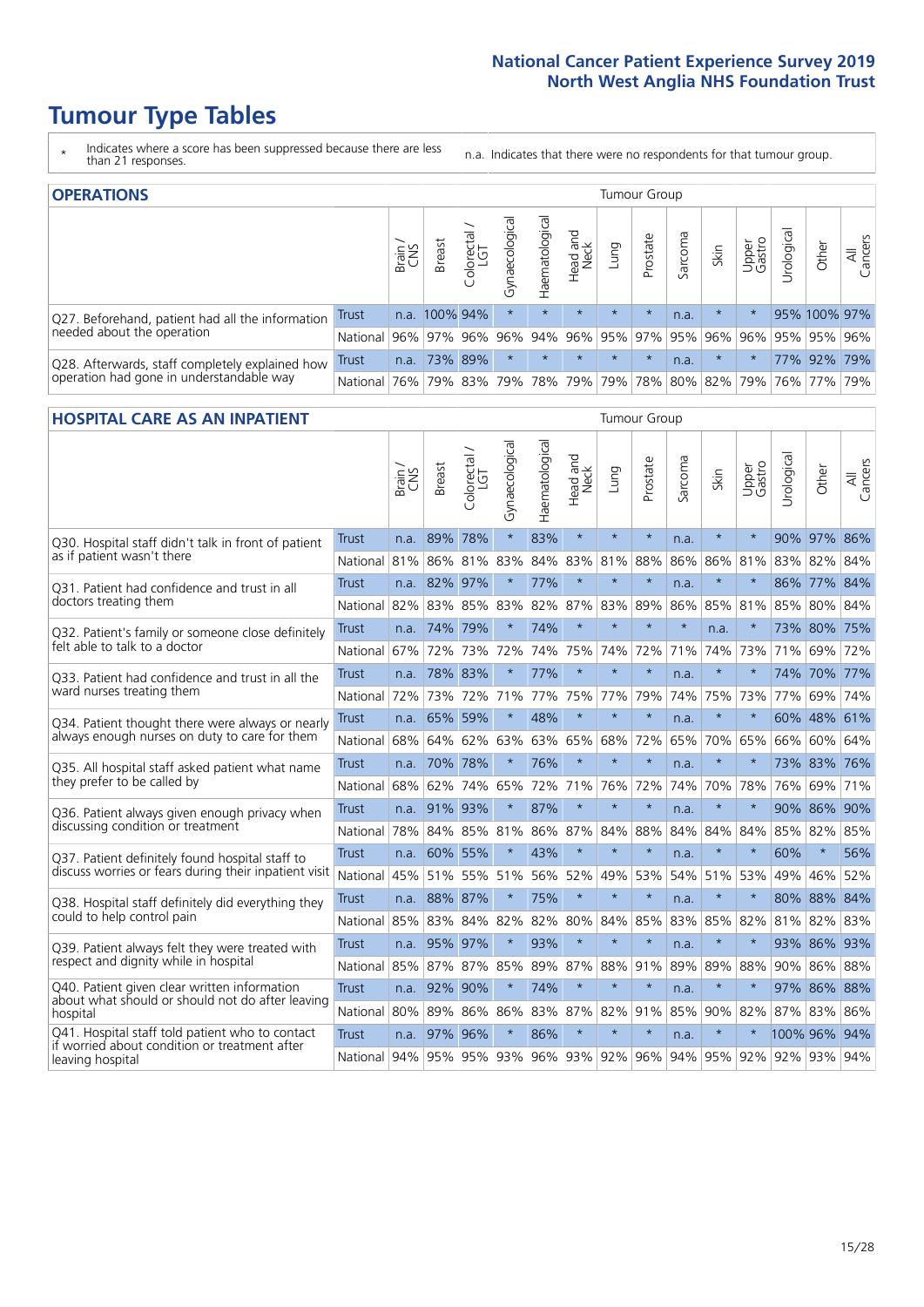### **Tumour Type Tables**

- \* Indicates where a score has been suppressed because there are less than 21 responses.
- n.a. Indicates that there were no respondents for that tumour group.

| <b>HOSPITAL CARE AS A DAY PATIENT / OUTPATIENT</b>                                                                    |              |       |               |                                   |                |                |                         |          | <b>Tumour Group</b> |         |         |                 |            |         |                |  |  |  |  |  |  |  |  |
|-----------------------------------------------------------------------------------------------------------------------|--------------|-------|---------------|-----------------------------------|----------------|----------------|-------------------------|----------|---------------------|---------|---------|-----------------|------------|---------|----------------|--|--|--|--|--|--|--|--|
|                                                                                                                       |              | Brain | <b>Breast</b> | ╮<br>olorectal /<br>LGT<br>$\cup$ | Gynaecological | Haematological | ead and<br>Neck<br>Head | Lung     | Prostate            | Sarcoma | Skin    | Upper<br>Gastro | Urological | Other   | All<br>Cancers |  |  |  |  |  |  |  |  |
| Q43. Patient definitely found hospital staff to                                                                       | Trust        | n.a.  | 72%           | 80%                               | $\star$        | 81%            | $\star$                 | $\star$  | 86%                 | $\star$ | $\star$ | $\star$         | 68%        | 77%     | 75%            |  |  |  |  |  |  |  |  |
| discuss worries or fears during their outpatient or<br>day case visit                                                 | National     | 66%   | 68%           | 73%                               | 70%            | 73%            | 72%                     | 70%      | 74%                 | 72%     | 72%     | 71%             | 67%        | 68%     | 71%            |  |  |  |  |  |  |  |  |
| Q44. Cancer doctor had the right documents at<br>patient's last outpatient appointment                                | Trust        | n.a.  | 92%           | 96%                               |                | 91%            | $\star$                 | 100% 92% |                     | $\ast$  |         | $\star$         | 98%        | 96%     | 95%            |  |  |  |  |  |  |  |  |
|                                                                                                                       | National     | 94%   | 96%           | 96%                               | 96%            | 97%            | 96%                     | 96%      | 96%                 | 96%     | 96%     | 94%             | 96%        | 95%     | 96%            |  |  |  |  |  |  |  |  |
| Q46. Beforehand patient completely had                                                                                | Trust        | n.a.  | 92%           | $\star$                           | $\star$        | $\star$        | $\star$                 | $\star$  | 93%                 | n.a.    | n.a.    | $\star$         | $\star$    | $\star$ | 91%            |  |  |  |  |  |  |  |  |
| all information needed about radiotherapy<br>treatment                                                                | National     | 91%   | 88%           | 83%                               | 88%            | 84%            | 86%                     | 86%      | 88%                 | 88%     | 84%     | 86%             | 83%        | 84%     | 86%            |  |  |  |  |  |  |  |  |
| Q47. Patient completely given understandable                                                                          | Trust        | n.a.  | 70%           | $\star$                           |                |                | $\star$                 | $^\star$ | 78%                 | n.a.    | n.a.    | $\star$         | $\star$    | $\ast$  | 70%            |  |  |  |  |  |  |  |  |
| information about whether radiotherapy was<br>working                                                                 | National     | 56%   | 60%           | 57%                               | 61%            | 62%            | 63%                     | 59%      | 60%                 | 67%     | 57%     | 52%             | 59%        | 59%     | 60%            |  |  |  |  |  |  |  |  |
| Q49. Beforehand patient completely had all                                                                            | <b>Trust</b> | n.a.  | 79%           | 93%                               | $^\star$       | 83%            | $\star$                 | 83%      | $\star$             | $\star$ | n.a.    | $\star$         | 82%        | 92%     | 87%            |  |  |  |  |  |  |  |  |
| information needed about chemotherapy<br>treatment                                                                    | National     | 80%   | 82%           | 86%                               | 87%            | 85%            | 79%                     | 84%      | 86%                 | 86%     | 90%     | 84%             | 85%        | 85%     | 84%            |  |  |  |  |  |  |  |  |
| Q50. Patient given enough information about<br>whether chemotherapy was working in a<br>completely understandable way | Trust        | n.a.  | 67%           | 77%                               | $\star$        | 79%            | $\star$                 | 86%      | $\star$             | $\star$ | n.a.    |                 | 76%        | 76%     | 73%            |  |  |  |  |  |  |  |  |
|                                                                                                                       | National     | 54%   |               | 62% 64%                           | 68%            | 75%            |                         | 57% 67%  | 66%                 | 71%     | 79%     | 61%             |            | 68% 69% | 68%            |  |  |  |  |  |  |  |  |

#### **HOME CARE AND SUPPORT** Tumour Group

|                                                                                                                   |              | Brain | <b>Breast</b> | olorectal<br>LGT<br>Ü | त्त<br>Gynaecologic | Haematological | Head and<br>Neck | Lung    | Prostate | Sarcoma  | Skin    | Upper<br>Gastro | Urological | Other       | All<br>Cancers |
|-------------------------------------------------------------------------------------------------------------------|--------------|-------|---------------|-----------------------|---------------------|----------------|------------------|---------|----------|----------|---------|-----------------|------------|-------------|----------------|
| Q51. Hospital staff definitely gave family or<br>someone close all the information needed to<br>help care at home | <b>Trust</b> | n.a.  | 62% 66%       |                       |                     | 73%            | $\star$          |         | 67% 67%  | $^\star$ |         | 55%             |            | 61% 82% 65% |                |
|                                                                                                                   | National     | 58%   | 58%           | 63%                   | 57%                 | 62% 67%        |                  |         | 59% 61%  |          | 62% 65% | 60%             |            | 59% 55% 60% |                |
| Q52. Patient definitely given enough support<br>from health or social services during treatment                   | Trust        | n.a.  | 63% 64%       |                       | $\star$             | 57%            | $\star$          | $\star$ | 44%      | $\star$  | $\star$ | $\star$         |            | 57% 67%     | 58%            |
|                                                                                                                   | National     | 42%   | 52%           | 60%                   |                     | 45% 51%        | 59%              |         | 50% 48%  |          | 53% 57% |                 |            | 54% 48% 51% | 52%            |
| Q53. Patient definitely given enough support<br>from health or social services after treatment                    | Trust        | n.a.  | 56%           | 58%                   | $\star$             | $\star$        | $\star$          | $\star$ | $\star$  | $\star$  | n.a.    | $\star$         | $\star$    | 64%         | 54%            |
|                                                                                                                   | National     | 39%   | 41% 53%       |                       | 39%                 | $ 43\% $       | 56%              | 40%     | 46%      | 48%      | 59%     | 47%             | 44%        | 44%         | 45%            |

| <b>CARE FROM YOUR GENERAL PRACTICE</b>                                                                     |              |        |               |                   |                |                |                  |         | Tumour Group                            |         |         |                 |           |             |                |  |  |  |  |
|------------------------------------------------------------------------------------------------------------|--------------|--------|---------------|-------------------|----------------|----------------|------------------|---------|-----------------------------------------|---------|---------|-----------------|-----------|-------------|----------------|--|--|--|--|
|                                                                                                            |              | Brain, | <b>Breast</b> | Colorectal<br>LGT | Gynaecological | Haematological | Head and<br>Neck | Lung    | Prostate                                | Sarcoma | Skin    | Upper<br>Gastro | Urologica | Other       | All<br>Cancers |  |  |  |  |
| Q54. GP given enough information about<br>patient's condition and treatment                                | Trust        | n.a.   |               | 96% 88%           | $\star$        | 98%            | $\star$          | $\star$ | 95%                                     | $\star$ | $\star$ | $\star$         |           | 97% 96% 95% |                |  |  |  |  |
|                                                                                                            | National 91% |        |               | 96% 95%           | 95%            |                |                  |         | 96% 94% 94% 96% 94% 96% 93% 95% 94% 95% |         |         |                 |           |             |                |  |  |  |  |
| Q55. General practice staff definitely did<br>everything they could to support patient during<br>treatment | Trust        | n.a.   |               | 59% 47%           | $\star$        | 57%            | $\star$          | $\star$ | 63%                                     | n.a.    | $\star$ | $\star$         |           | 61% 58% 56% |                |  |  |  |  |
|                                                                                                            | National     | 55%    |               | 58% 59%           | 56%            |                | 56% 59%          |         | 56% 64% 56% 65% 59% 59% 55%             |         |         |                 |           |             | 58%            |  |  |  |  |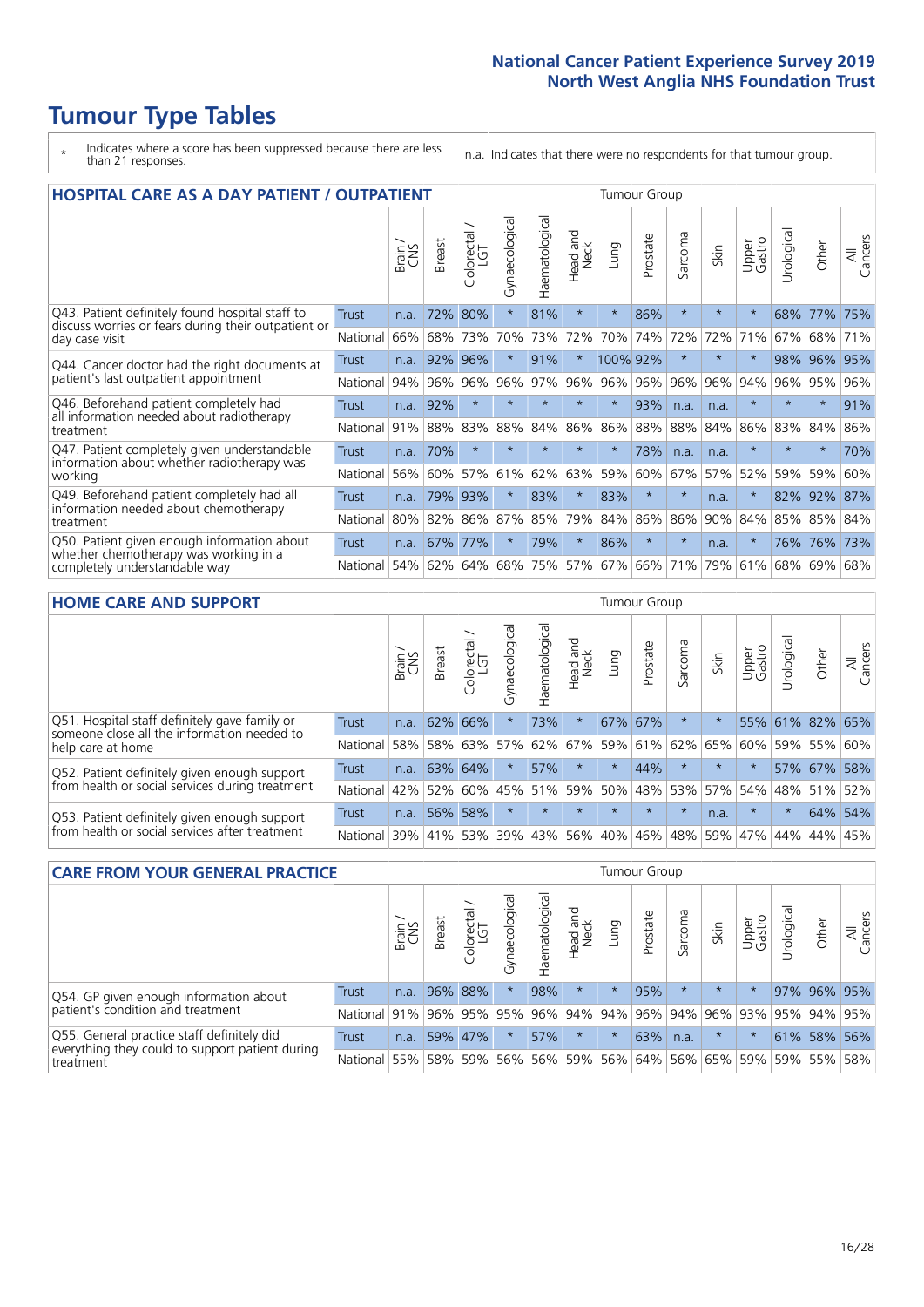### **Tumour Type Tables**

- \* Indicates where a score has been suppressed because there are less than 21 responses.
- n.a. Indicates that there were no respondents for that tumour group.

#### **YOUR OVERALL NHS CARE** THE TWO CONTROLLER THE THE THROUP CHANGE THE TUMOUR GROUP

|                                                                                                 |              | Brain<br>CNS | <b>Breast</b> | Colorectal<br>LGT | Gynaecological | Haematological | aad and<br>Neck<br>Head | Lung    | Prostate | arcoma<br>$\sqrt{ }$ | Skin     | Upper<br>Gastro | $\overline{c}$<br>Urologia | Other           | All<br>Cancers |  |  |  |  |
|-------------------------------------------------------------------------------------------------|--------------|--------------|---------------|-------------------|----------------|----------------|-------------------------|---------|----------|----------------------|----------|-----------------|----------------------------|-----------------|----------------|--|--|--|--|
| Q56. Different people treating and caring for<br>patient always work well together to give best | <b>Trust</b> | n.a.         | 80%           | 84%               |                | 73%            | $^\star$                | 73%     | 75%      | $\star$              | $\star$  | 63%             | 74%                        | 77%             | 76%            |  |  |  |  |
| possible care                                                                                   | National     | 60%          |               | 73% 73%           | 69%            | 75%            | 73%                     | 73%     | 75%      | 70%                  | 79%      | 69%             | 74%                        | 68%             | 73%            |  |  |  |  |
| Q57. Patient given a care plan                                                                  | <b>Trust</b> | n.a.         |               | 59% 41%           |                | 37%            | $\star$                 | $\star$ | 44%      | $\star$              | $\ast$   | 29%             | 37%                        | 32% 41%         |                |  |  |  |  |
|                                                                                                 | National     | 36%          | 41%           | 40%               | 34%            | 36%            | 39%                     | 36%     | 40%      | 34%                  | 44%      | 36%             | 33%                        | 31%             | 38%            |  |  |  |  |
| Q58. Overall the administration of care was good                                                | <b>Trust</b> | n.a.         | 90%           | 92%               |                | 93%            | $\star$                 | 96% 88% |          | $\star$              | $\star$  |                 | 78% 86%                    | 93% 89%         |                |  |  |  |  |
| or very good                                                                                    | National     |              | 85% 90% 88%   |                   | 87%            | 91%            | 90%                     |         | 90% 88%  | 88%                  | 90%      |                 |                            | 86% 85% 87% 89% |                |  |  |  |  |
| Q59. Patient felt length of time for attending                                                  | <b>Trust</b> | n.a.         | 69%           | 73%               |                | 66%            | $\star$                 | 83% 83% |          | $\star$              | $\star$  | 81% 82%         |                            | 78% 76%         |                |  |  |  |  |
| clinics and appointments for cancer was about<br>right                                          | National     | 58%          |               | 68% 73%           | 66%            | 66%            | 71%                     | 71%     | 76%      | 68%                  | 73%      | 66%             | 75%                        | 64%             | 69%            |  |  |  |  |
| Q60. Someone discussed with patient whether                                                     | Trust        | n.a.         | 44% 41%       |                   |                | 14%            | $\star$                 | 61%     | 13%      | $\star$              | $^\star$ | 45%             | 10%                        | 40%             | 30%            |  |  |  |  |
| they would like to take part in cancer research                                                 | National     | 42%          | $30\%$        | 32%               | 31%            | 33%            | 21%                     |         | 34% 31%  | 36%                  | 20%      | 36%             | 21%                        | 32%             | 30%            |  |  |  |  |
| Q61. Patient's average rating of care scored from<br>very poor to very good                     | Trust        | n.a.         | 9.1           | 8.9               | $\star$        | 8.9            | $\star$                 | 9.0     | 9.0      | $\star$              | $\star$  | 8.8             | 8.8                        | 9.0             | 8.9            |  |  |  |  |
|                                                                                                 | National     | 8.6          | 8.9           | 8.8               | 8.7            | 8.9            | 8.8                     | 8.8     | 8.8      | 8.8                  | 8.9      | 8.7             | 8.7                        | 8.7             | 8.8            |  |  |  |  |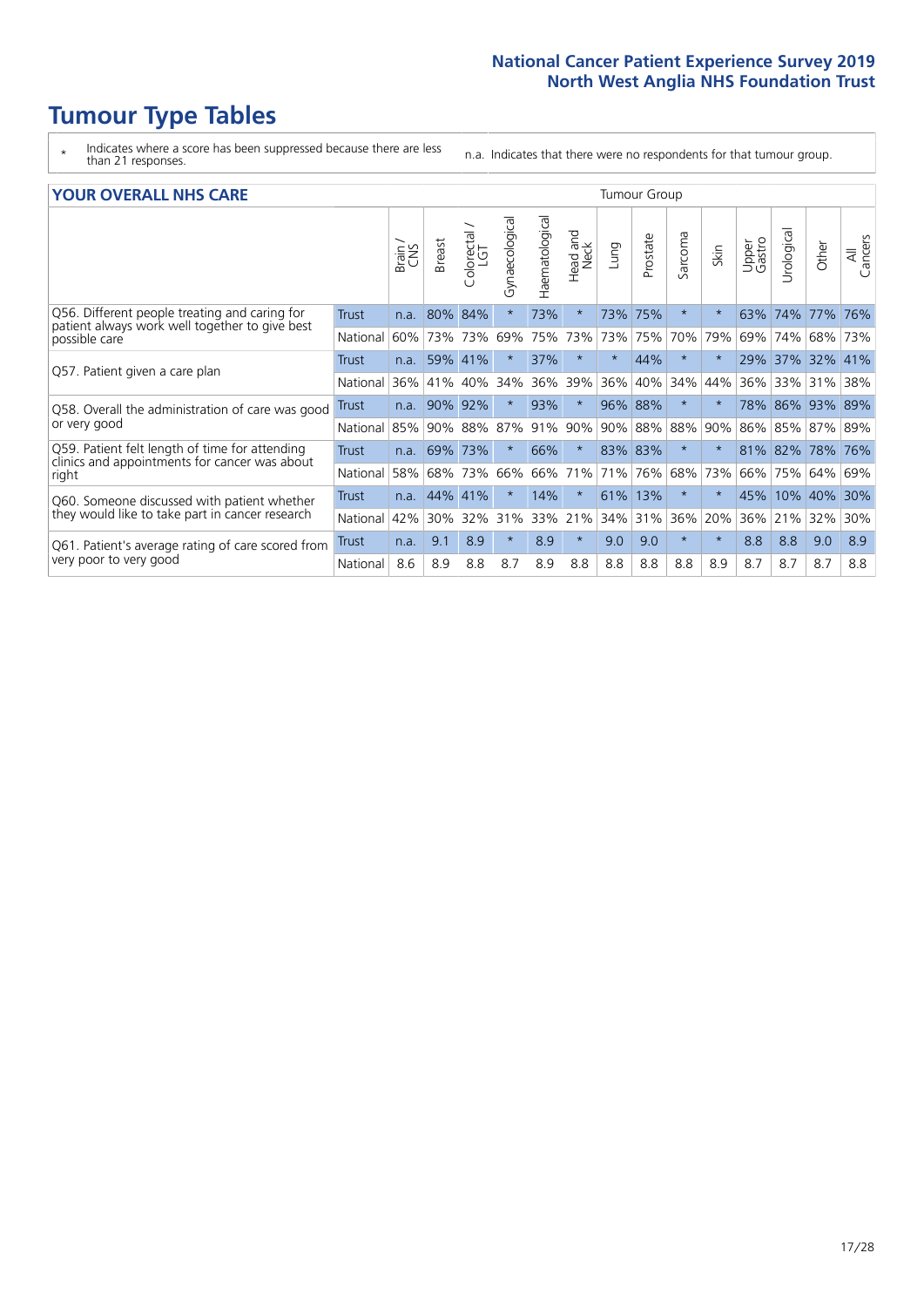### **Year on Year Charts**





#### **DIAGNOSTIC TESTS**





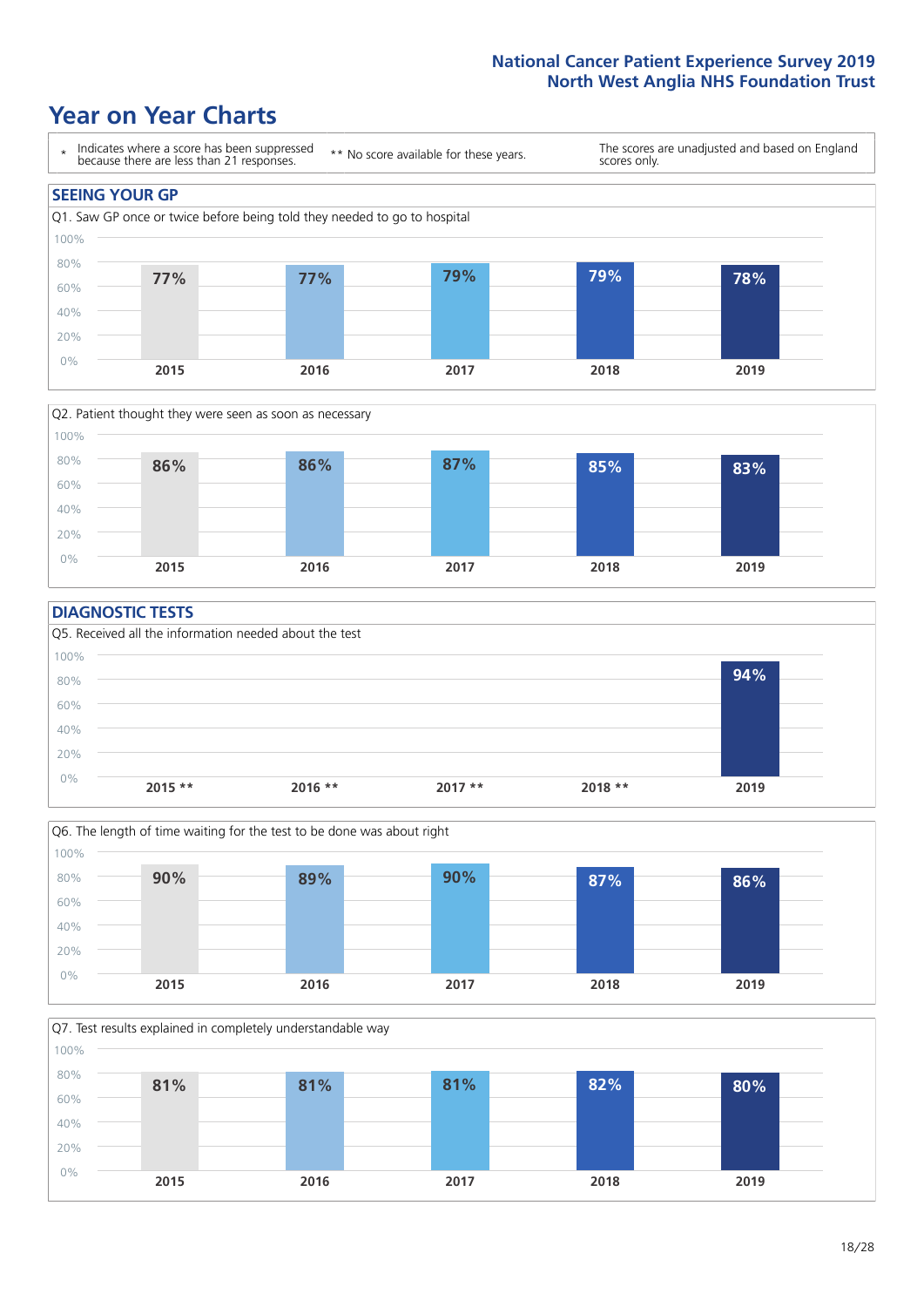







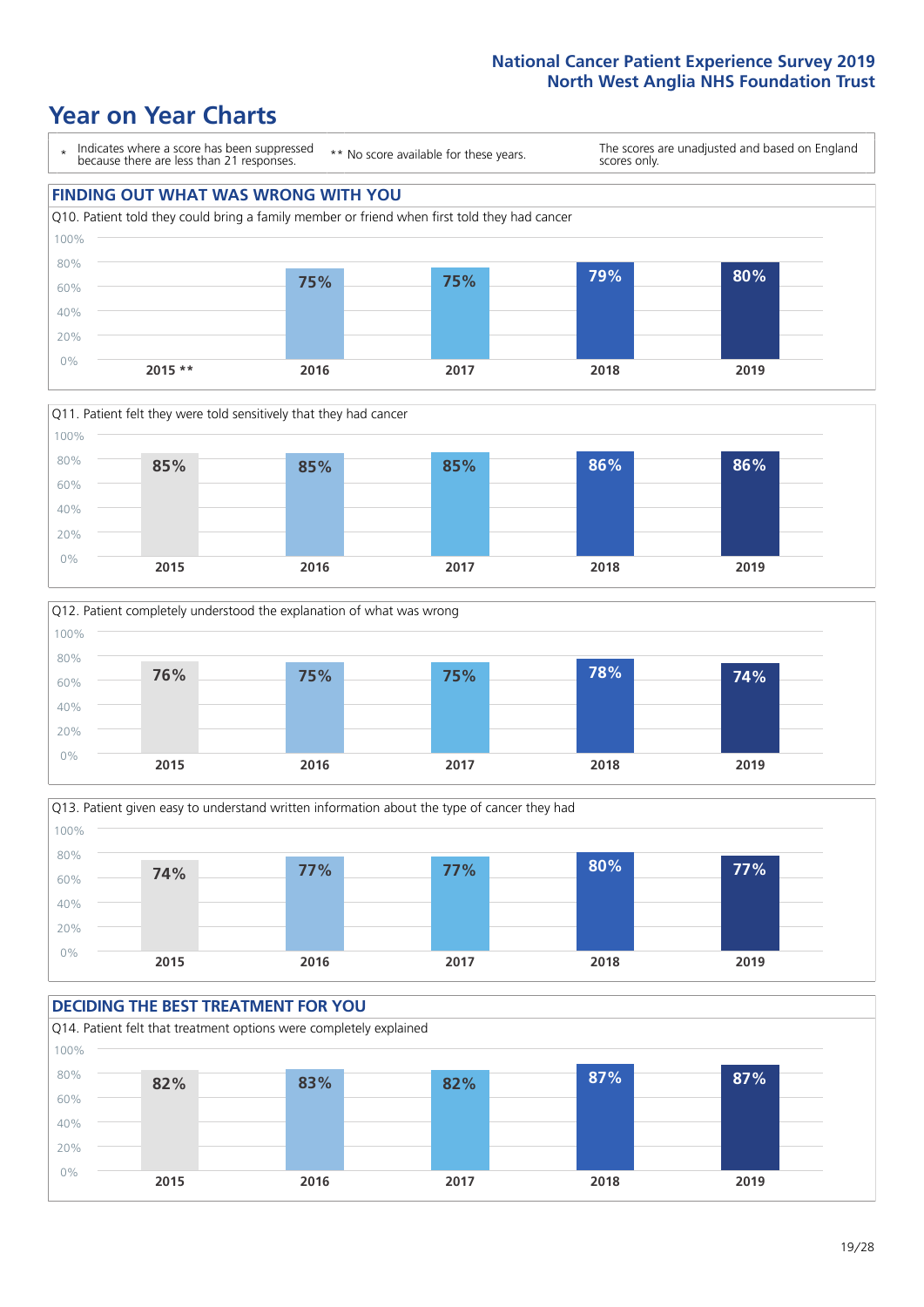







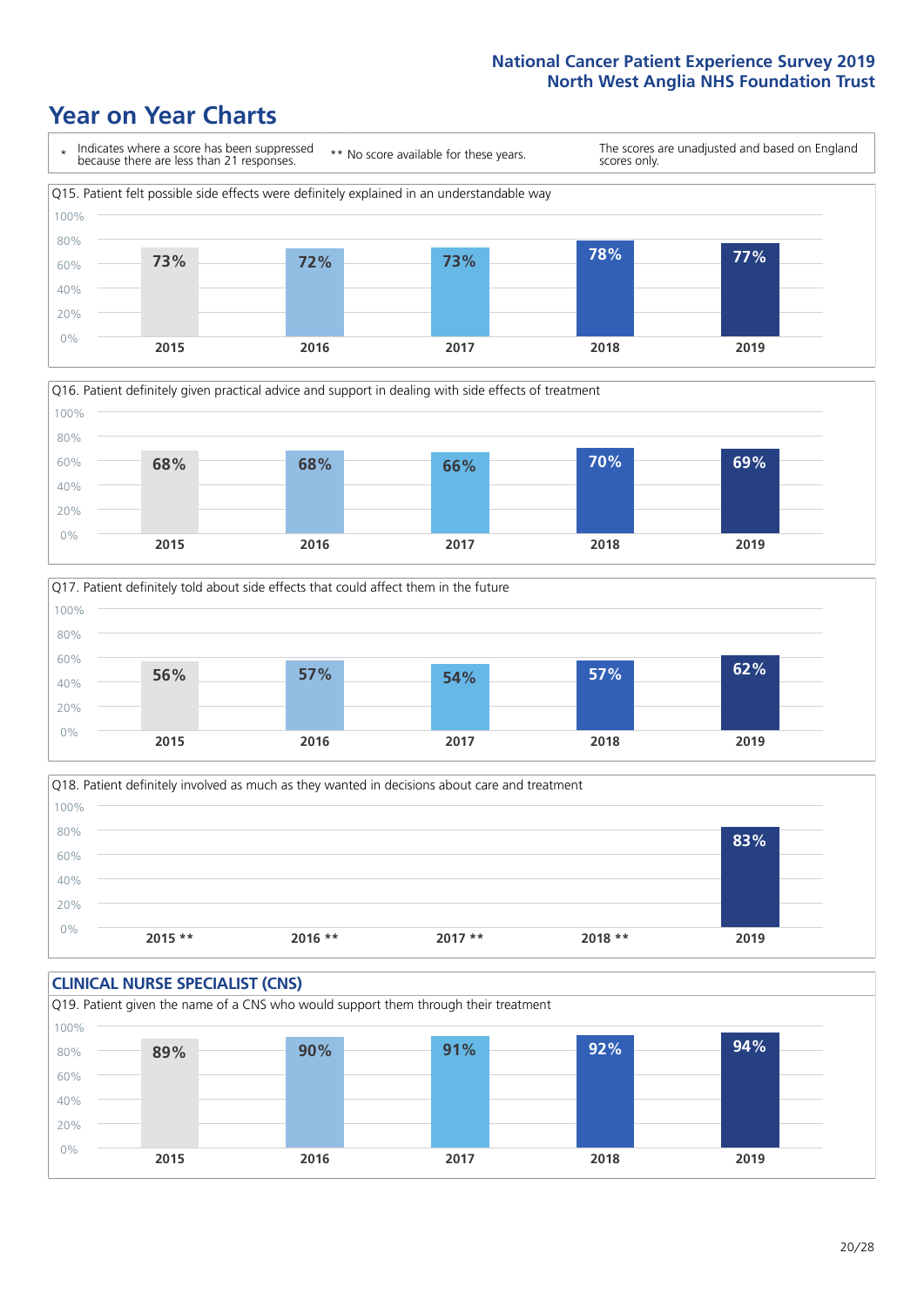







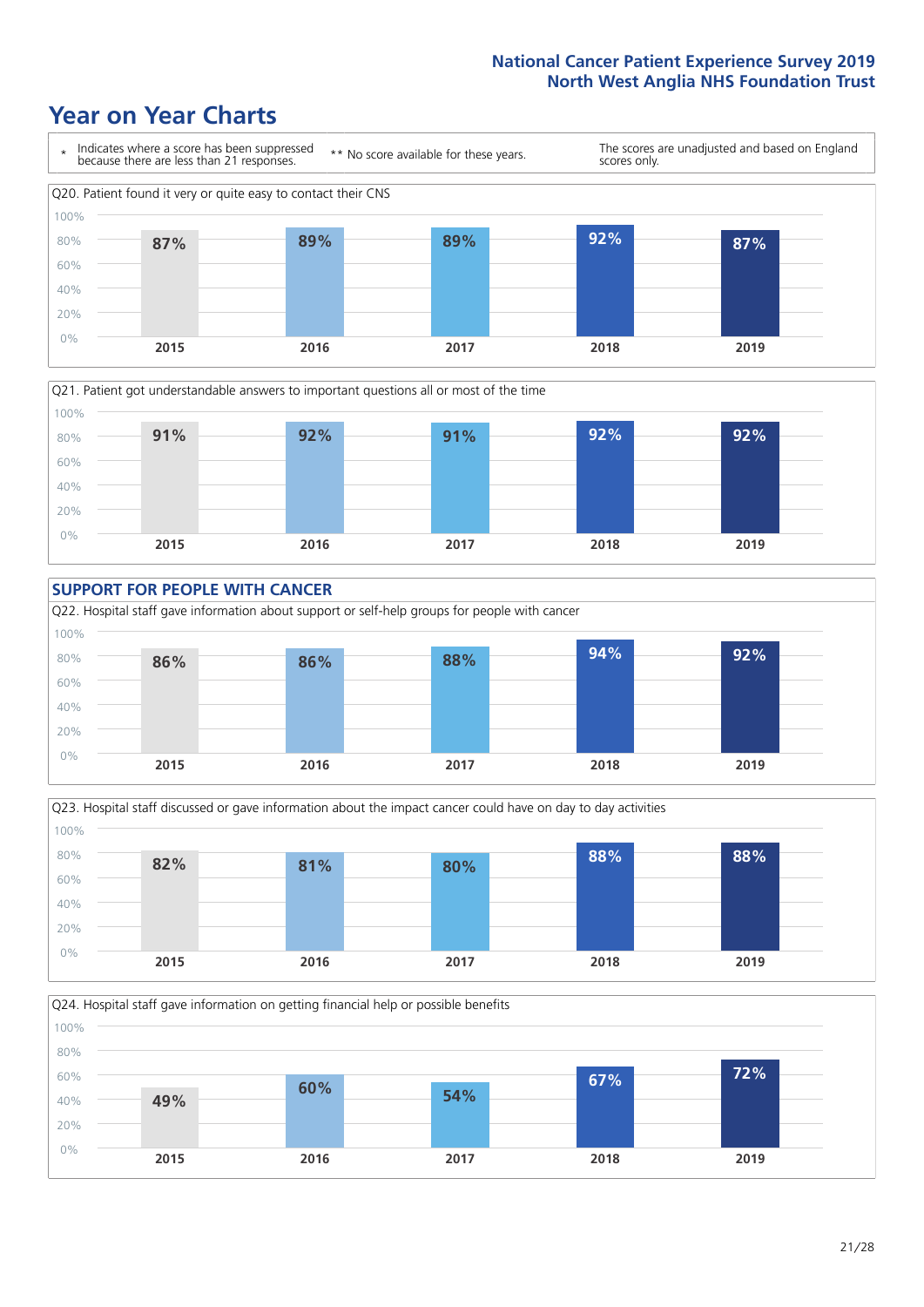### **Year on Year Charts**



#### **OPERATIONS**

Q27. Beforehand, patient had all the information needed about the operation  $0%$ 20% 40% 60% 80% 100% **2015 \*\* 2016 2017 2018 2019 96% 97% 96% 97%**



### **HOSPITAL CARE AS AN INPATIENT** Q30. Hospital staff didn't talk in front of patient as if patient wasn't there 0% 20% 40% 60% 80% 100% **2015 \*\* 2016 \*\* 2017 \*\* 2018 \*\* 2019 86%**

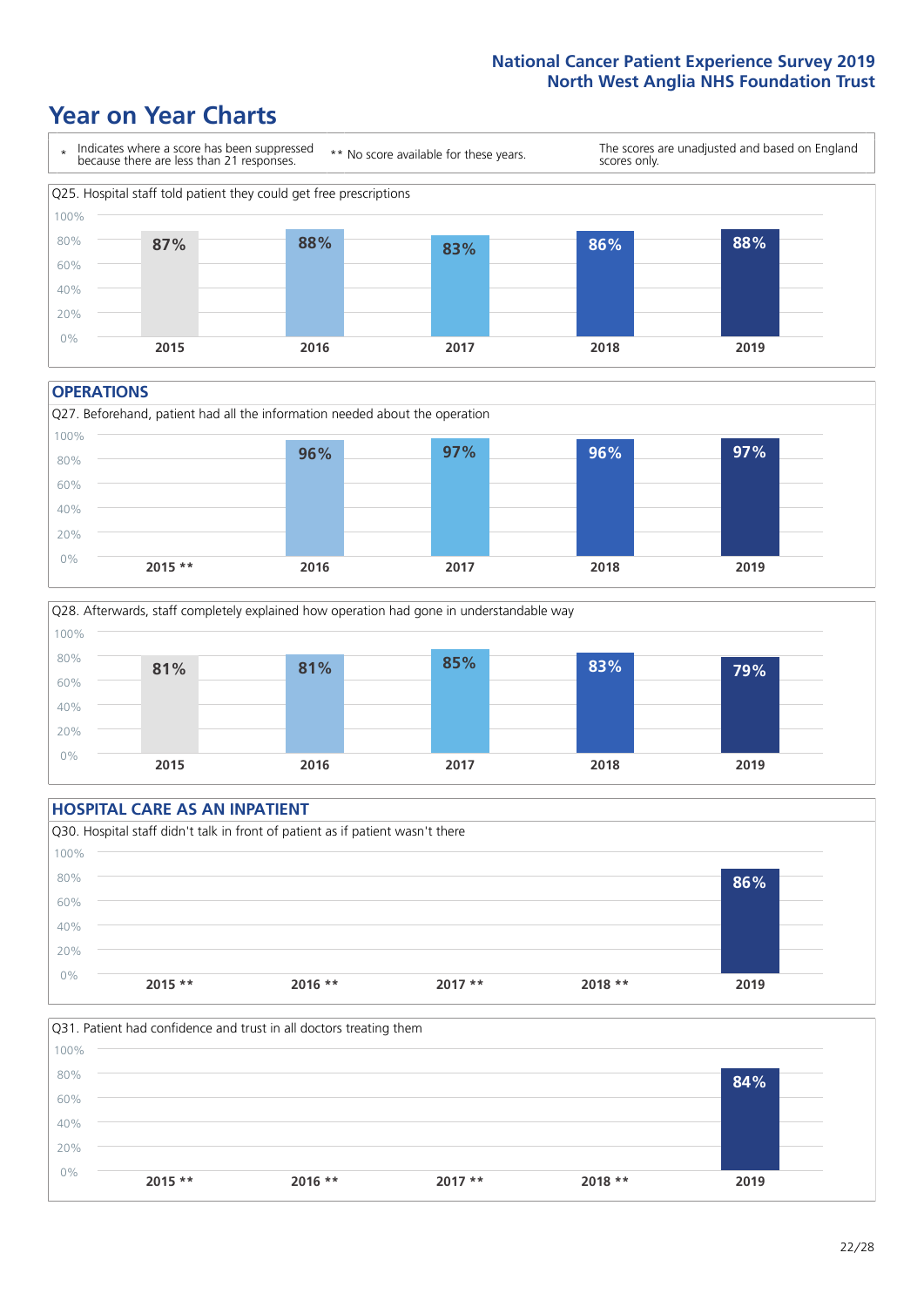







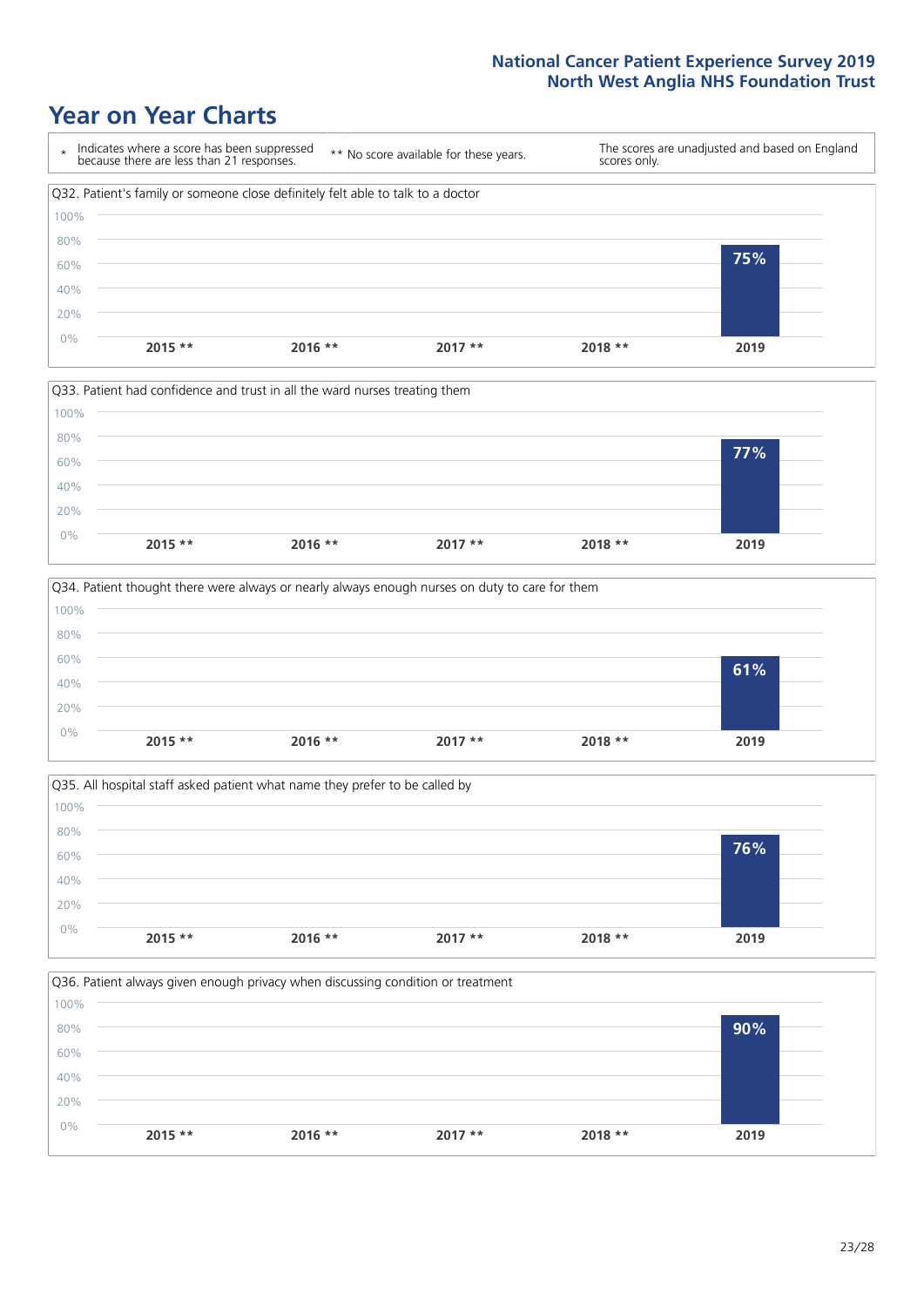







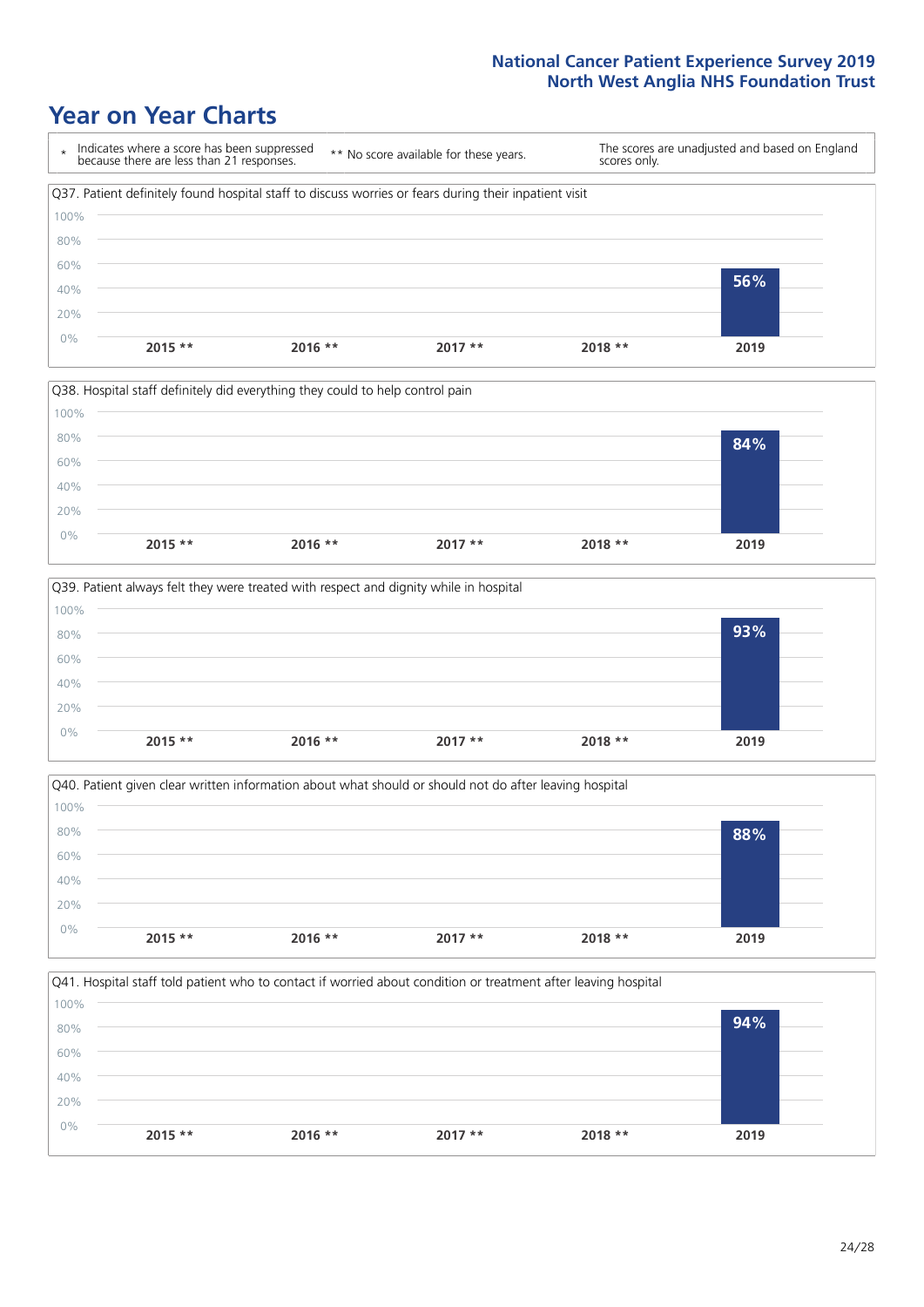







Q49. Beforehand patient completely had all information needed about chemotherapy treatment 100%

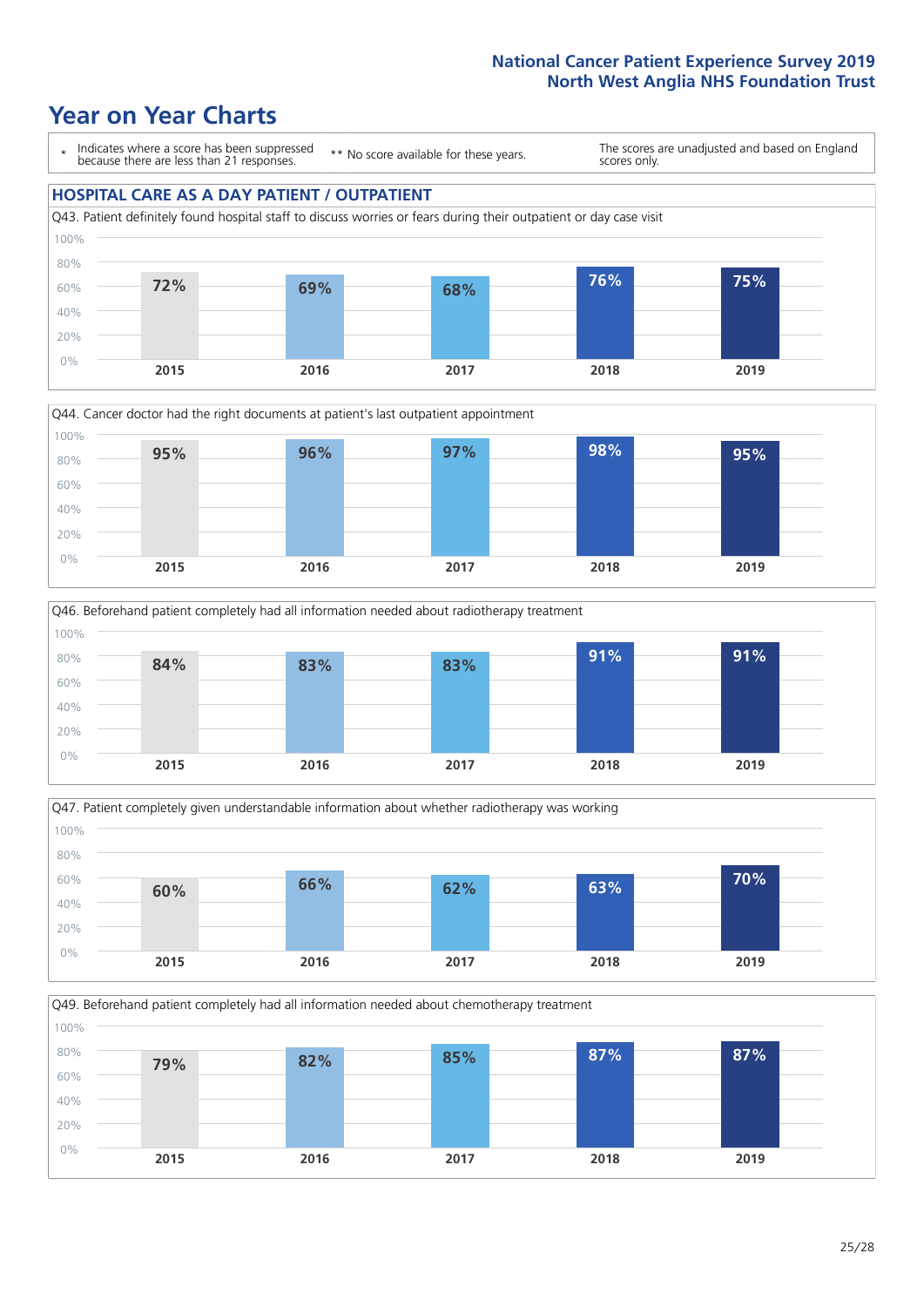### **Year on Year Charts**



#### **HOME CARE AND SUPPORT**







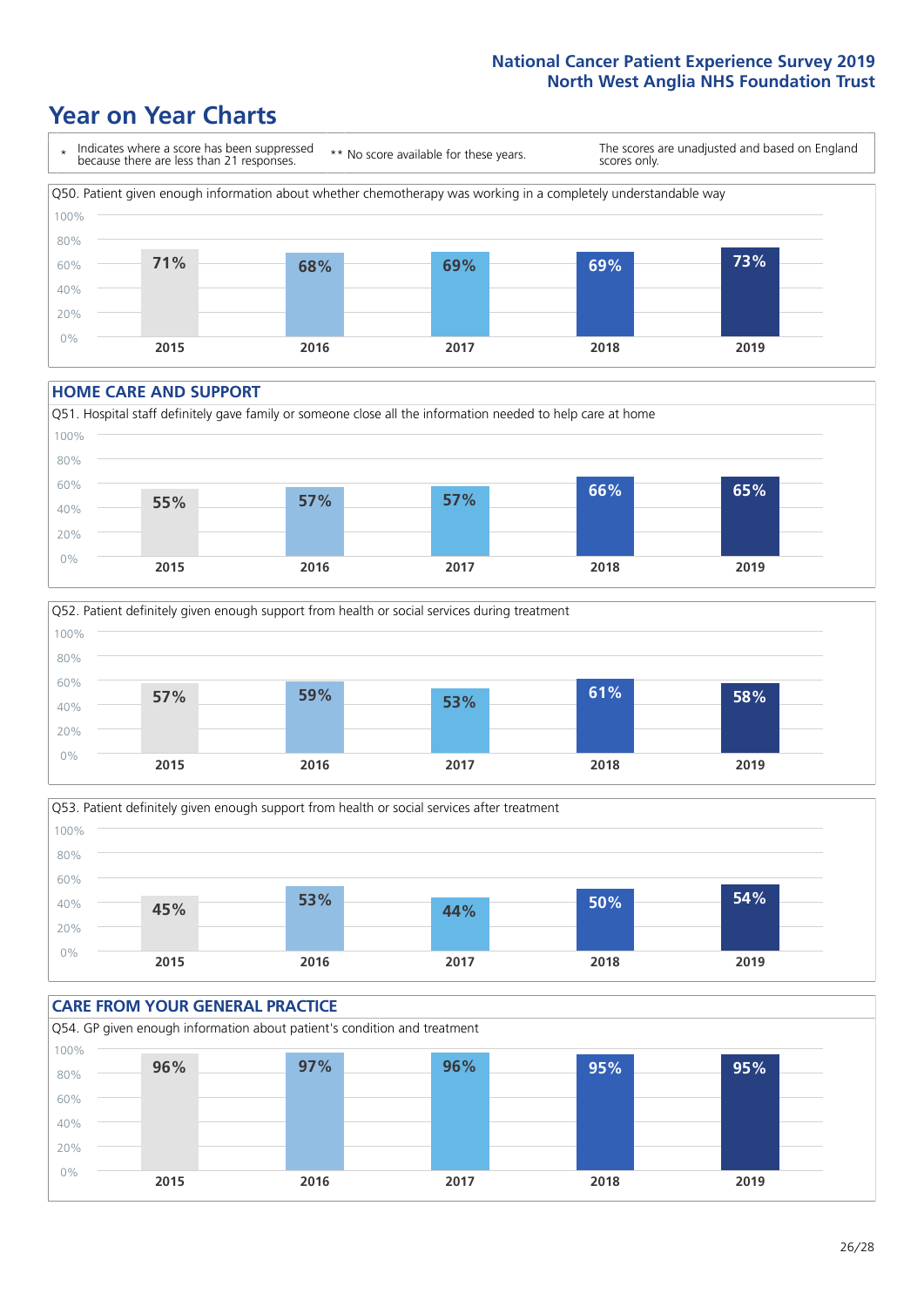### **Year on Year Charts**



#### **YOUR OVERALL NHS CARE**







Q59. Patient felt length of time for attending clinics and appointments for cancer was about right 0% 20% 40% 60% 80% 100% **2015 2016 2017 2018 2019 71% 70% 72% 77% 76%**